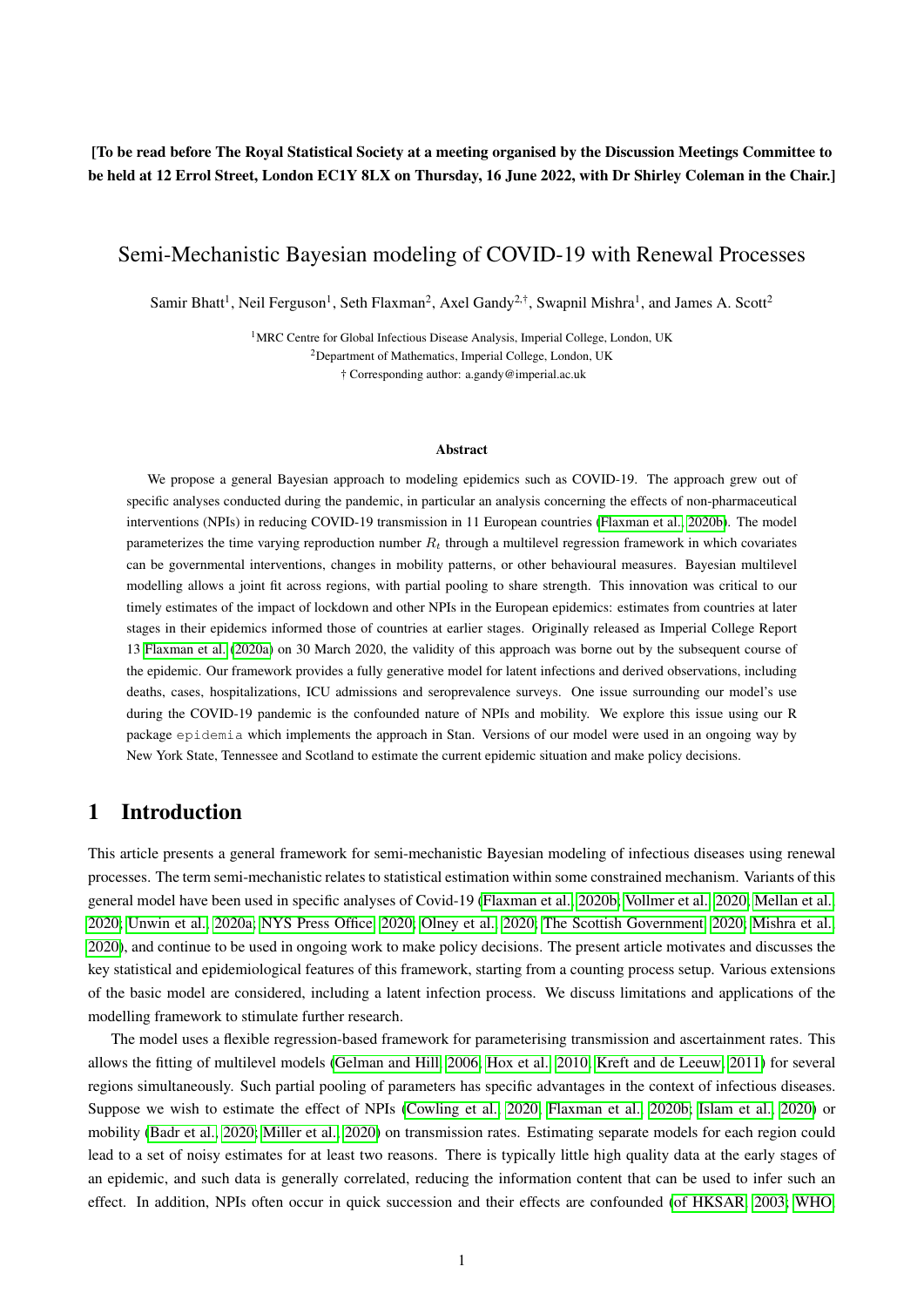[2003\)](#page-14-1). This is exacerbated by the random times between infections (the generation distribution) and between infections and observations, which smooths the observed data, making it more difficult to attribute changes in transmission rates to a particular NPI. Alternatively, one could fit a single model, pooling the effect across all regions. This ignores region-level variation and can lead to poor predictive performance, in particular underestimating variance for previously unmodeled regions. One could augment such a model with group-level indicators, but this results in a large number of parameters, which are difficult to estimate and leads to overfitting with classical estimation techniques. The Bayesian multilevel regression approach of partial pooling provides a natural solution to these problems.

Sometimes the inferential goal is not to assess the effect of a covariate on outcomes, but rather to infer *latent* transmission rates and their effect on outcomes. Previous studies have focused on estimating reproduction numbers from case data [\(Ferguson et al., 2001;](#page-11-6) [Riley et al., 2003;](#page-13-3) [Bettencourt and Ribeiro, 2008;](#page-10-2) [Fraser et al., 2009;](#page-11-7) [Kelly et al., 2010;](#page-11-8) [Cori et al.,](#page-10-3) [2013\)](#page-10-3), sometimes directly substituting observed case counts for the unknown number of infected individuals [\(Wallinga](#page-14-2) [and Teunis, 2004\)](#page-14-2). However, the emergence of SARS-CoV-2 has highlighted shortcomings of methods that rely on just case data. Limited testing capacity at the early stages of the pandemic led to only a small proportion of infections being detected and reported [\(Li et al., 2020\)](#page-12-5). Those tested were typically more likely to have been hospitalised or were at higher risk of infection or death. In particular this proportion, referred to as the infection ascertainment rate (IAR) is countryspecific and likely to have changed over time due to changes in testing policies and capacity. If unaccounted for, it will lead to biases in the inferred transmission rates.

The problem of varying case ascertainment highlights the need for more flexible observation models to rigorously incorporate various types of data, from hospitalizations to seroprevalence surveys. Daily death data has been used in [\(Flaxman et al., 2020b\)](#page-11-0) to recover reproduction numbers in the early stages of the SARS-CoV-2 pandemic, and has been seen as more reliable than case data. However, there have been clear variations in case and mortality definitions as well as reporting across time and countries. It is therefore important to appropriately model noise within the the observational models. Our framework allows for multiple types of data including deaths, cases, hospitalizations, ICU admissions and the results of seroprevalence surveys. This improves robustness of inferred parameters to biases in any one type of data.

Our model uses discrete renewal processes to propagate infections within modeled populations. These have been used in a number of previous studies [\(Fraser, 2007;](#page-11-9) [Cori et al., 2013;](#page-10-3) [Nouvellet et al., 2018;](#page-12-6) [Cauchemez et al., 2008\)](#page-10-4), and are linked to other popular approaches to infectious disease modeling. [\(Champredon et al., 2018\)](#page-10-5) show that the renewal equation leads to identical dynamics as Erlang-Distributed Susceptible-Exposed-Infected-Recovered (SEIR) compartmental models, when a particular form is used for the generation distribution. A special case of this is the standard Susceptible-Infected-Recovered (SIR) model [\(Kermack, William Ogilvy and McKendrick, 1927\)](#page-12-7). The approach is also connected to counting processes such as the general branching processes[\(Bellman and Harris, 1948;](#page-10-6) [Kimmel, 1983;](#page-12-8) [Jagers, 1969;](#page-11-10) [Crump and Mode, 1969;](#page-11-11) [Pakkanen et al., 2022\)](#page-13-4). Self exciting Hawkes processes are also related to renewal processes, with the expectation of the Hawkes intensity function resulting in a renewal equation [\(Rizoiu et al., 2017\)](#page-13-5).

We describe the general model in detail, and start by considering the simplest version in Section [2.](#page-1-0) The motivation for the model lies in continuous-time counting processes, and this connection is discussed in Section [3.](#page-2-0) Sections [4](#page-3-0) and [5](#page-4-0) present the infection and observation processes in more detail, and consider important extensions of the basic model. Section [6](#page-4-1) considers how to use the framework for multilevel modeling. Section [7](#page-5-0) compares our approach to standard time series models, and outlines the key challenges involved in modeling with our framework. Section [8](#page-6-0) considers the specific aspect of confounding and causality when estimating the effects of variables on transmission rates. Section [8.4](#page-9-0) considers a simple simulation analysis and a discussion of when our approach is expected to fail, and Section [9](#page-10-7) has a brief discussion.

### <span id="page-1-0"></span>2 Model Overview

We now formulate a basic version of the model for one homogeneous population. The same model can be used for multiple regions or groups jointly. In what follows we will consider discrete time,  $t \in \mathbb{Z}$ , but continuous analogues are similar [\(Pakkanen et al., 2022\)](#page-13-4). Let  $R_t > 0$  be the time-varying reproduction number at time  $t > 0$ , determining the average number of secondary infections caused by an infected person. The number of seeded infections  $i_v, \ldots, i_{-1}, i_0$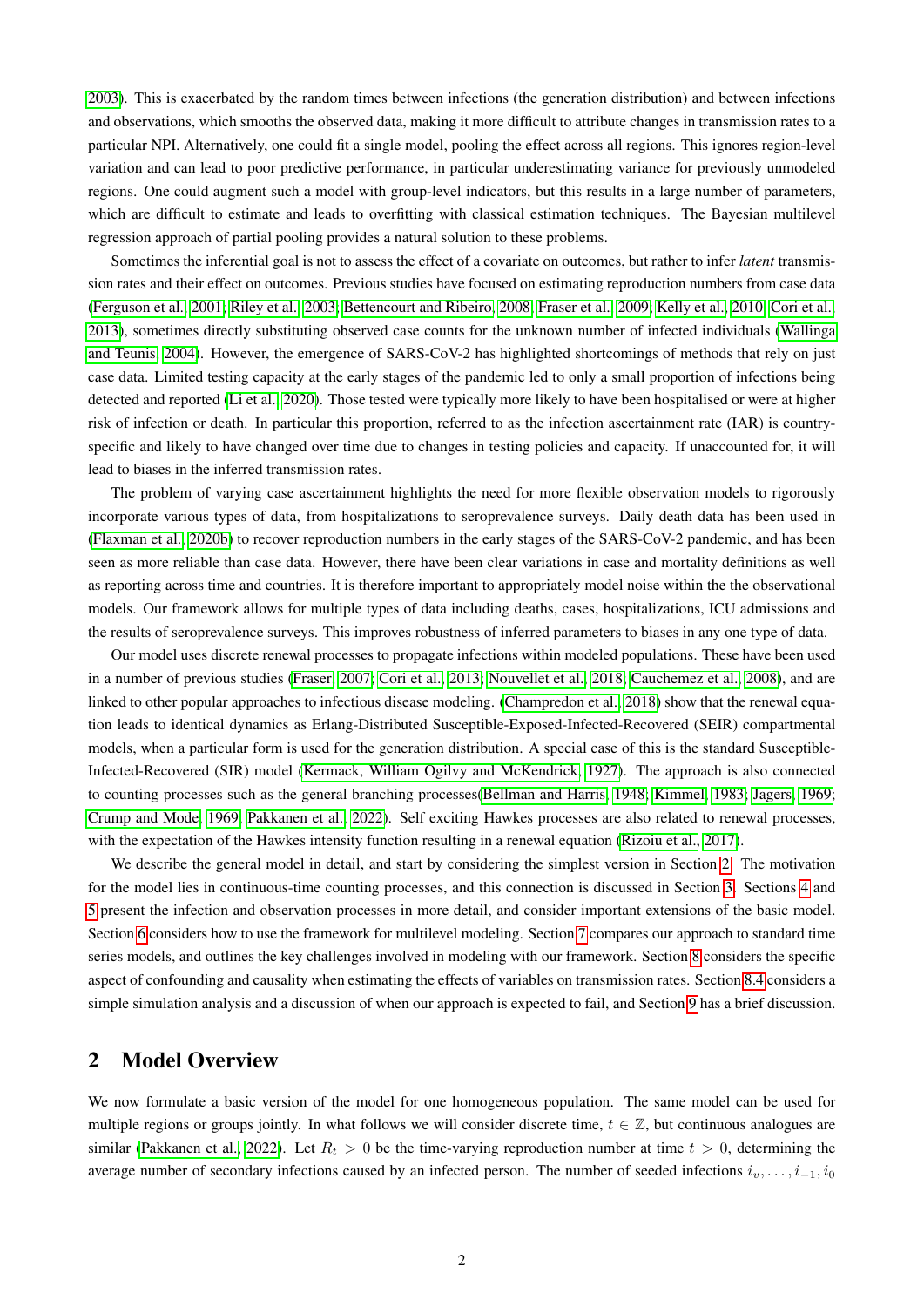for some integer-valued timepoint  $v \leq 0$  are given a prior distribution. For  $t > 0$ , we let new infections  $i_t$  be defined by

<span id="page-2-2"></span>
$$
i_t = R_t \sum_{s < t} i_s g_{t-s},\tag{1}
$$

where the generation time, the lag between infections, is given through a probability mass function g, i.e.  $g_t \geq 0$  and  $\sum_{t=1}^{\infty} g_t = 1.$ 

We never observe the exact time at which a person becomes infected; rather we observe events reported by health care systems, introducing bias due to under/over ascertainment and reporting lags. Recorded observations occur at certain times  $t > 0$ . In general, there may be multiple types; cases, hospitalisations and death counts for example. Each such type is driven by its own time-varying ascertainment rate  $\alpha_t > 0$ . The predictions of the recorded observation at time t is linked to past infections by

<span id="page-2-4"></span>
$$
\hat{y}_t = \alpha_t \sum_{s \le t} i_s \pi_{t-s},\tag{2}
$$

where  $\pi$  is a distribution for the lag between an infection and when it gives rise to a recorded observation. The sampling distribution of the observations with these means is typically nonegative and discrete, and may depend on auxiliary parameters. When multiple types are observed, we can superscript the quantities as  $\hat{y}_t^{(l)}, \alpha_t^{(l)}$  and  $\pi^{(l)}$  and assign independent sampling distributions for each type. We can connect  $\hat{y}$  to a likelihood for true observations y with, e.g. Poisson or Negative Binomial likelihoods.

Transmission rates  $R_t$  and ascertainment rates  $\alpha_t$  can be modeled flexibly using Bayesian regression models. Multilevel modeling allows us to share parameters between regions, borrowing strength from regions with advanced epidemics to inform estimates in regions with earlier epidemics. One can, for example, model transmission rates as depending on a binary covariate for an NPI, say full lockdown. The coefficient for this can be *partially pooled* between these groups. The effect is to share information between groups, while still permitting between group variation.

### <span id="page-2-0"></span>3 Motivation from continuous time

Our model can be motivated from a continuous time perspective as follows. Infections give rise to additional infections in the future, referred to as offspring. Letting  $N<sup>I</sup>(t)$  denote the number of infections occurring up to time t, defined by its intensity

<span id="page-2-1"></span>
$$
\lambda(t) = R(t) \int_{s < t} g(t - s) N^I(ds), \quad t > 0,\tag{3}
$$

where g is the density of a probability distribution on  $\mathbb{R}^+$  defining the time between infections, and where  $\{R(t): t > 0\}$ is a non-negative stochastic process. The process can be initialised by assuming values for  $N<sup>I</sup>(t)$  for t in the seeding period  $[v, 0]$ .

Equation [\(3\)](#page-2-1) is similar to the Hawkes intensity, however the *memory kernel* q is scaled by a time-specific factor  $R(t)$ . The integrand q allows the intensity to increase due to previous infection events, while  $R(t)$  tempers the intensity for other time-specific considerations. Under this assumption, since  $q$  integrates to unity, the expected number of offspring is simply R(t), and so this is the *instantaneous reproduction number* or alternatively the *branching factor* of the Hawkes process. The generation time, defined as the time from an infection to a secondary infection, is distributed according to  $q$ and so g is the *generation distribution*.

Recorded observations are caused by infections that occurred in the past - that is, a given infection may lead to observation events (cases or deaths) in the future. Letting  $N^Y(t)$  be the count of some observation type over time defined by the intensity

<span id="page-2-3"></span>
$$
\lambda_y(t) = \alpha(t) \int_{s < t} \pi(t - s) N^I(ds),\tag{4}
$$

for  $t > 0$ , where  $\pi : \mathbb{R}^+ \to \mathbb{R}^+$  is a function and  $\{\alpha(t) : t \ge 0\}$  is a non-negative stochastic process. This is similar to Equation [\(3\)](#page-2-1), however the intensity increases due to past infections, rather than past observations.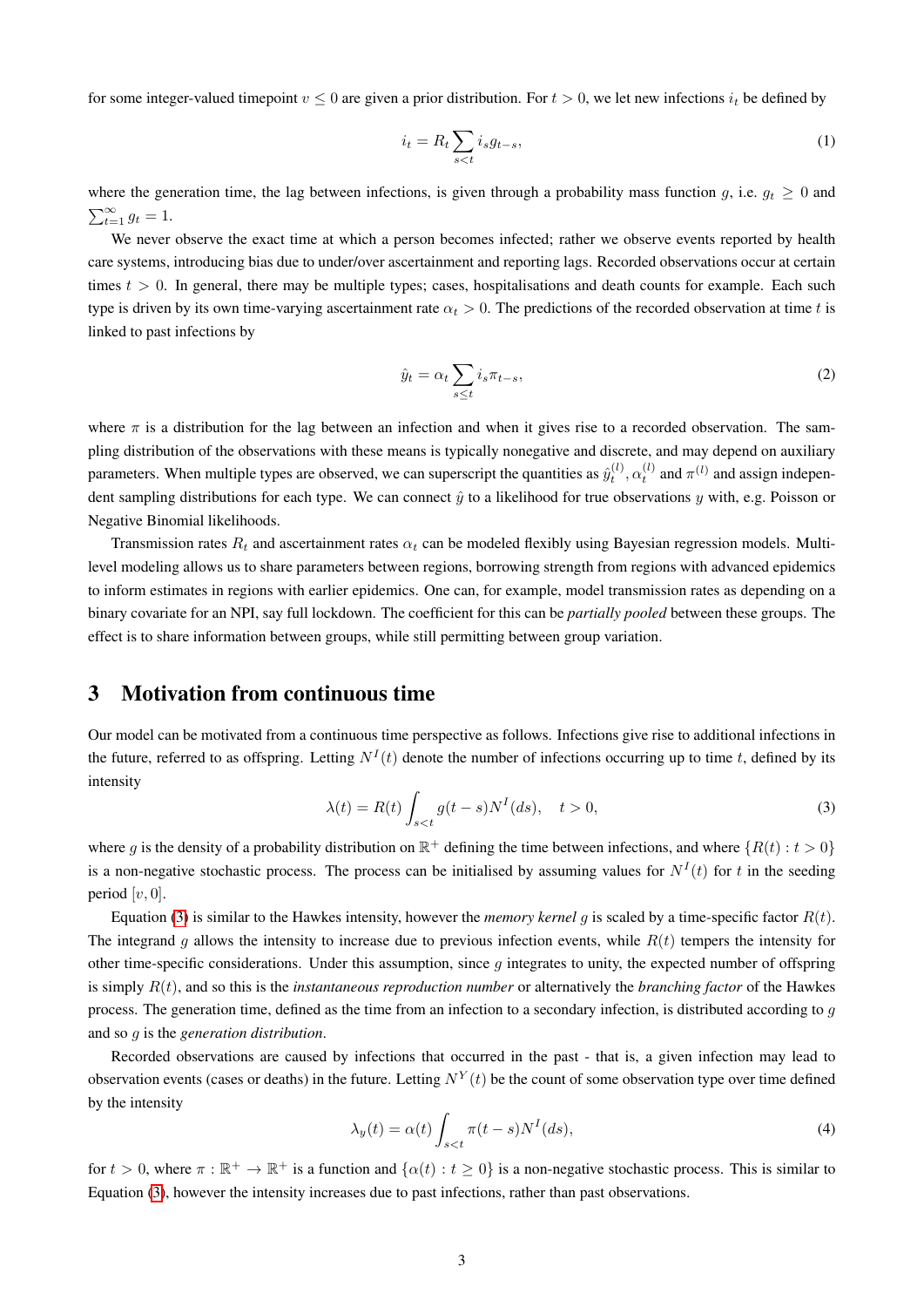Consider the special case where  $\pi$  is a probability density and where  $\alpha(t') = \alpha(t)$  for all t'. The average number of observation events attributable to a single infection is then  $\alpha(t)$ , and so this is an *instantaneous ascertainment rate*.  $\pi$  is then interpreted as the distribution for the time from an infection to an observation, and therefore we call it the *infection-to-observation* distribution.

### <span id="page-3-0"></span>4 Infection Process

Starting from the continuous model, we now describe a discrete model, which results in the formulation of Section [2.](#page-1-0) This discrete model is more amenable to inference. Let  $I_t$  be the number of new infections at time t; this is the equivalent of  $N_t^I - N_{t-1}^I$  in the continuous model. As a basic modelling block we use the following discrete version of [\(3\)](#page-2-1):

<span id="page-3-1"></span>
$$
E[I_t|R_{1:t}, I_{v:t-1}] = R_t L_t,
$$
\n(5)

where  $L_t := \sum_{s \le t} I_s g_{t-s}$  is the *case load* or *total infectiousness* by time  $t > 0$ . Moreover, letting  $i_t := E[I_t | R_{1:t}, I_{v:0}]$ and taking the conditional expectation given reproduction numbers  $R_{1:t}$  and seeded infections  $I_{v:0}$  on both sides of [\(5\)](#page-3-1) gives

$$
i_t = R_t \mathbf{E}[L_t | R_{1:t}, I_{v:0}] = R_t \sum_{s < t} \mathbf{E}[I_s | R_{1:s}, I_{v:0}] g_{t-s} = R_t \sum_{s < t} i_s g_{t-s},
$$

which is Equation [\(1\)](#page-2-2). This is a discrete renewal equation, which can alternatively be interpreted as an  $AR(t)$ -process with known coefficients  $q_k$ . From this point of view, the basic model in Section [2](#page-1-0) uses  $i_t$  as synonymous with actual infections. Since infections are simply a deterministic function of other parameters, there is no need to treat them as unknown latent parameters to sample. This can lead to lower sampling times and faster convergence when performing Bayesian inference.

#### <span id="page-3-2"></span>4.1 Modeling Latent Infections

The model of Section [2](#page-1-0) can be extended by replacing each  $i_t$  with the actual infections from the counting process  $I_t$ , and then assigning a prior to  $I_t$ . Although sampling can be slower, this has certain advantages. When past infection counts are low, significant variance in the offspring distribution can imply that the number of new infections  $I_t$  has high variance. This is not explicitly accounted for in the basic model. In addition, this approach cleanly separates infections and observations; the latter being modeled *conditional* on actual infections. The sampling distribution can then focus on idiosyncrasies relating to the observation process.

We assign a prior to  $I_t$  conditional on previous infections and current transmission  $R_t$ . The expected value for this is given by Equation [\(5\)](#page-3-1). Appendix [10.1](#page-14-3) shows that assuming the variance of the prior to be a constant proportion  $d$  of this mean is equivalent to letting d be the *coefficient of dispersion* for the offspring distribution. d > 1 implies overdispersion, and can be used to account for super-spreading events, which has been shown to be an important aspect for modeling Covid-19 [\(Lloyd-Smith et al., 2005\)](#page-12-9). The parameter d can be assigned a prior.

Any two parameter family can be used to match these first two moments. Letting this be continuous rather than discrete allows inference to proceed using Hamiltonian Monte Carlo, whereby new values for  $I_t$  are proposed simultaneously with all other parameters. Possible candidates include log-normal, gamma and the Weibull distributions. If an explicit distribution for the offspring distribution is desired, one can show that assuming a Gamma distribution with rate  $\lambda$  for this results in a Gamma distribution for  $I_t$  with rate  $\lambda$ . The coefficient of dispersion is then simply  $d = \lambda^{-1}$ .

#### <span id="page-3-3"></span>4.2 Population Adjustments

If  $R_t$  remains above unity over time, infections grow exponentially without limit (in branching processes literature this is referred to as super-critical). In practice, infections should be bounded from above by  $S_0$ , the initial susceptible population. All else being equal, transmission rates are expected to fall as the susceptible population is depleted.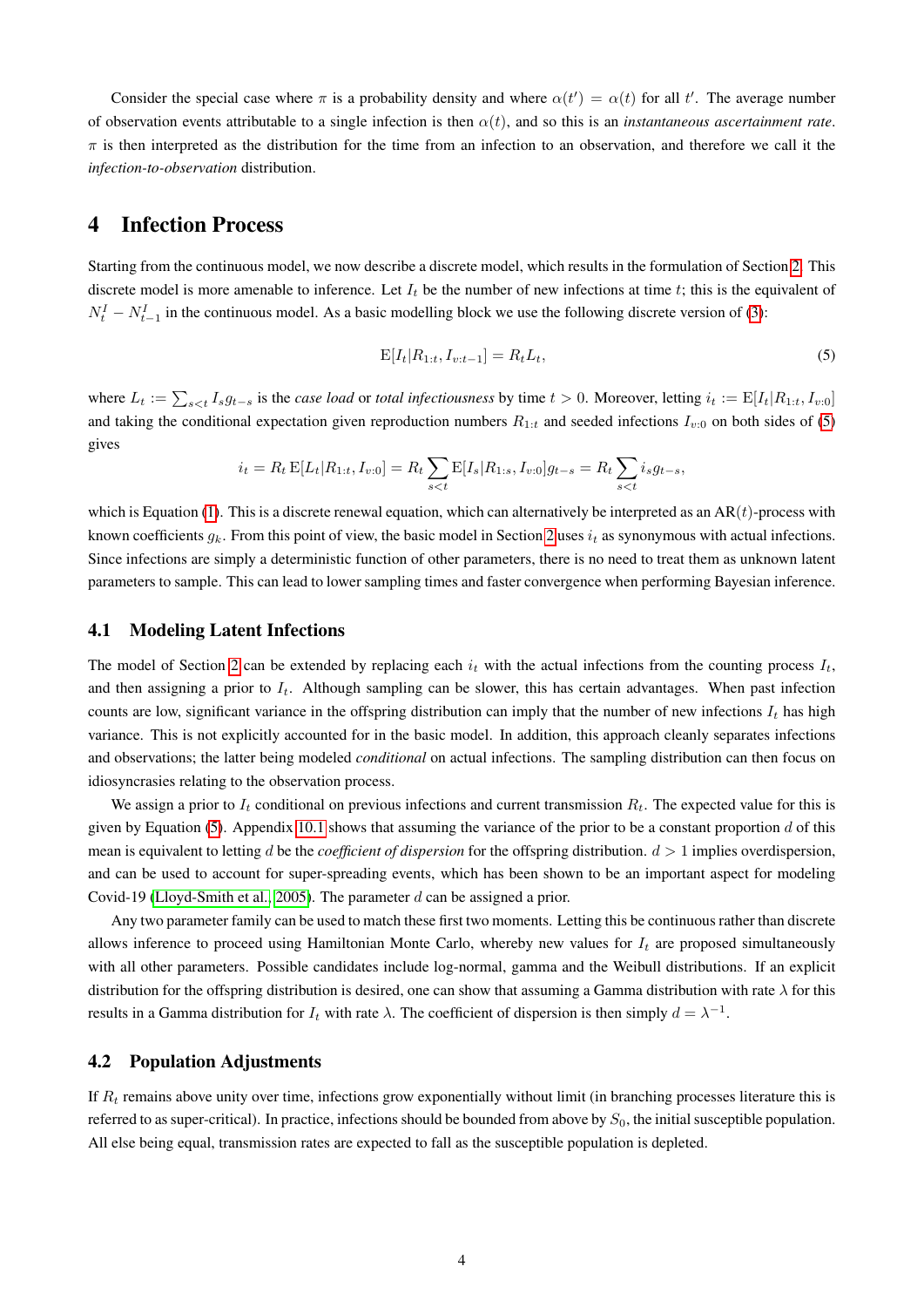Consider first the model using  $I_t$ , which was described in Section [4.1.](#page-3-2) Equation [5](#page-3-1) can be replaced with

<span id="page-4-2"></span>
$$
E[I_t|R_{1:t}, I_{v:t-1}] = (S_0 - I_{t-1}) \left( 1 - \exp\left( -\frac{R_{u,t}L_t}{S_0} \right) \right),\tag{6}
$$

where  $R_{u,t}$  is an *unadjusted* reproduction number, which does not account for the susceptible population. This satisfies intuitive properties. As the *unadjusted* expected infections  $R_{u,t}L_t$  approaches infinity, the *adjusted* expected value approaches the remaining susceptible population. The motivation for and derivation of Equation [\(6\)](#page-4-2) is provided in Appendix [10.2.](#page-14-4) In short, this is the solution to a continuous time model whose intensity is a simplification of Equation [\(3\)](#page-2-1). We must also ensure that the distribution of  $I_t$  cannot put positive mass above  $S_0 - I_{t-1}$ . A simple solution is to use truncated distributions. Of course, this adjusts the mean value from Equation [\(6\)](#page-4-2), however this is unlikely to be significant unless the susceptible population is close to zero.

In the basic model, one can apply the adjustment to  $i_t$  by replacing  $L_t$  in Equation [\(6\)](#page-4-2) with

$$
E(L_t|R_{1:t}, I_{v:0}) = \sum_{s < t} i_s g_{t-s}.\tag{7}
$$

# <span id="page-4-0"></span>5 Observations

Observations are modeled in discrete time, analogous to how we treated infections in Section [4.](#page-3-0) Letting  $\pi : \mathbb{N} \to \mathbb{R}^+$  and  $Y_t := N_t^Y - N_{t-1}^Y$ , the discrete analogue to Equation [\(4\)](#page-2-3) is

<span id="page-4-3"></span>
$$
E[Y_t|\alpha_t, I_{v:t}] = \alpha_t \sum_{s \le t} I_s \pi_{t-s}.
$$
\n(8)

Taking the expected value of the above given seeded infections, transmission rates and the current ascertainment rate gives

<span id="page-4-4"></span>
$$
E[Y_t|\alpha_t, R_{1:t}, I_{v:0}] = \alpha_t \sum_{s \le t} i_s \pi_{t-s},
$$
\n
$$
(9)
$$

which is recognisable as Equation [\(2\)](#page-2-4). Thus we have two possible expressions for the mean of  $Y_t$ , one given actual infections, and the other given expected infections  $i_t$ . The basic model of Section [2](#page-1-0) uses the latter, while the extension in Section [4.1](#page-3-2) uses the former.

We assume that  $Y_t \sim \mathcal{F}(y_t, \phi)$ , where F is a non-negative discrete family parameterised by its mean  $y_t$  and potentially an auxiliary parameter  $\phi$ . This could be a Poisson distribution, where there is no auxiliary parameter. Using a quasi-Poisson or negative binomial instead allows for overdispersion. This can be useful to capture, for example, day-to-day variation in ascertainment rates when infection counts are low. The mean  $y_t$  can be taken to be either [\(8\)](#page-4-3) or [\(9\)](#page-4-4), the latter being used in the basic version of the model. Hidden in this formulation is the assumption that the  $Y_t$ 's are conditionally independent given  $y_t$ . Using multiple observation series  $Y_t^{(l)}$  can help to improve the model inferences and identifiability of certain parameters. We simply assume that each such series is conditionally independent given the underlying infection process.

### <span id="page-4-1"></span>6 Multilevel Models

Transmission rates can be modeled quite generally within the framework. If the aim is simply to estimate transmission in a single region over time, one approach could be to let  $R_t = \psi^{-1}(\gamma_t)$ , where  $\psi$  is a link function and  $\gamma_t$  is some autocorrelation process, for example a random walk. If the goal is to estimate the effect of NPIs in  $M$  regions on transmission, we can let  $R_t^{(m)}$  denote the time-varying reproduction number in region m at time t, specifying

$$
R_t^{(m)} = \psi^{-1} \left( \beta_0^{(m)} + \sum_{l=1}^p x_t^{(m)} \beta_k^{(m)} \right), \tag{10}
$$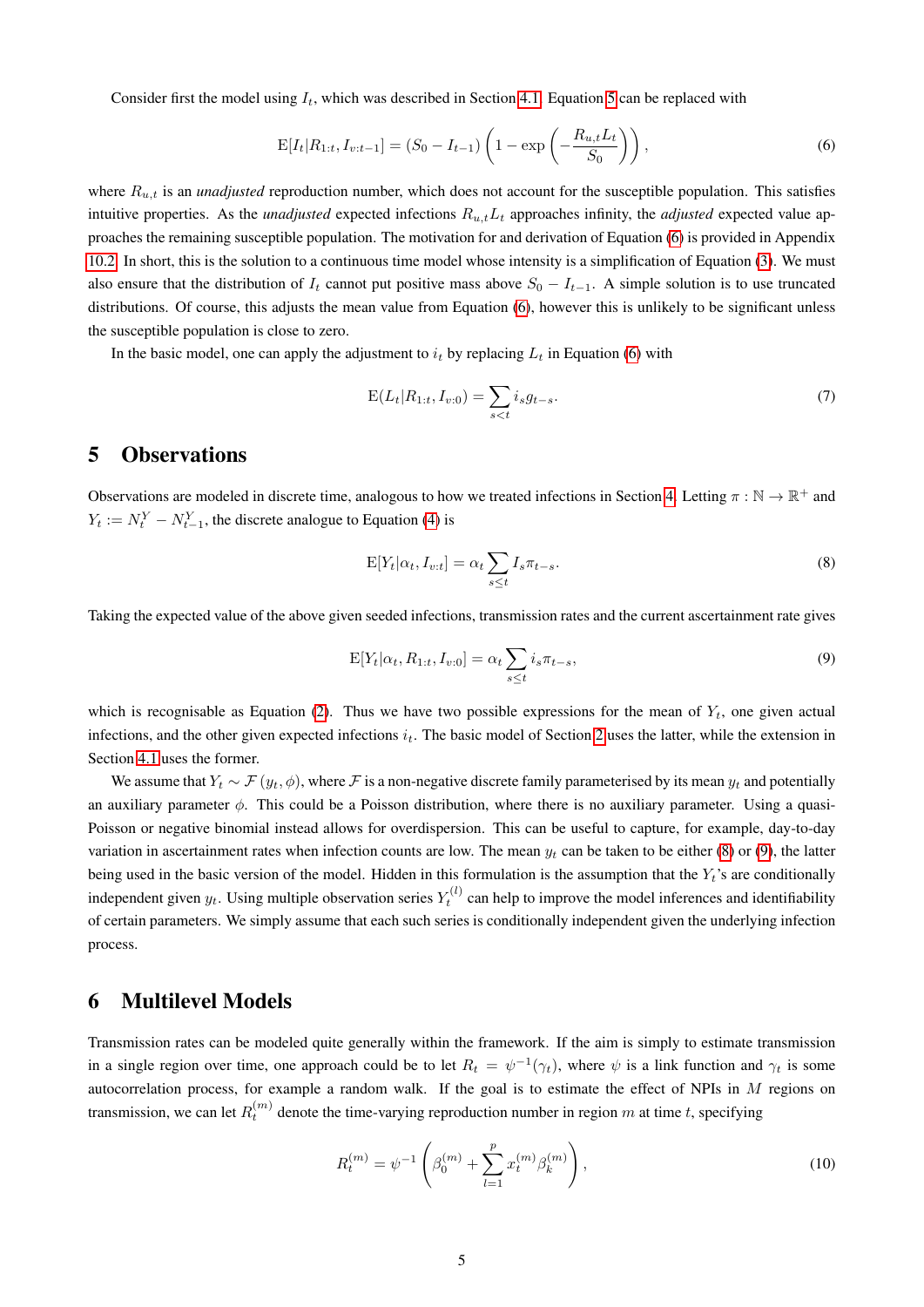where  $x_t^{(m)}$  are binary encodings of NPIs, and  $\beta_0^{(m)}$  and  $\beta_k^{(m)}$  $k_k^{(m)}$  are region-specific intercepts and effects respectively. The intercepts are used to allow regions to have their own baseline transmission rates (and can be interpreted as  $R_0$ ). Collecting these group specific parameters into  $\beta^{(m)}$ , we can partially pool them by letting  $\beta^{(m)} \sim \mathcal{N}(0,\Sigma)$ , for each group m, and then assigning a prior to the covariance matrix Σ. This could be an inverse-Wishart prior, or alternatively,  $\Sigma$  can be decomposed into variances and a correlation matrix, which are each given separate priors [\(Tokuda et al., 2011\)](#page-13-6).

One possible option for  $\psi$  is the log-link. This provides easily interpretable effect sizes; a one unit change in a covariate multiplies transmission by a constant factor. However, this can lead to prior mass on unreasonably high transmission rates. With this in mind, an alternative is to use a generalisation of the logit link for which

$$
\psi^{-1}(x) = \frac{K}{1 + e^{-x}},\tag{11}
$$

and where  $K$  is the maximum possible value for transmission rates. This serves a similar purpose to the carrying capacity in a logistic growth model.

The ascertainment rate  $\alpha_t$  can also be modeled with similar considerations to the above. This flexibility is useful, particularly because these quantities are likely to change as an epidemic progresses. This has been clearly seen during the Covid-19 epidemic, where the infection ascertainment rate changed over time due to increased testing capacity and improved contact tracing systems. Multilevel modeling approaches are equal applicable to the specification of  $\alpha_t$ .

### <span id="page-5-0"></span>7 Forecasting, epidemiological constants, and seeding

A key benefit of using a semi-mechanistic approach is that forecasts are constrained by plausible epidemiological mechanisms. For example, in the absence of any further interventions or behavioural changes, and looking at a medium term forecast of just incidence (daily new cases/infections), a traditional time series forecasting approach may predict a constant function based on observing broadly constant incidence, but a semi-mechanistic approach would expect a monotonic decrease based on a constant rate of transmission and the depletion of the susceptible population. The performance of epidemiologically constrained models is generally good [\(Carias et al., 2019\)](#page-10-8); this is perhaps not surprising as examining the discrete renewal equation shows that these models correspond to autoregressive filters with a convex combination of coefficients specified by the generation distribution. However, similar to financial forecasting, the predictive capability of epidemic models are likely to be better interpreted as scenarios rather than actual predictions due rapidly changing policies and the unpredictable behavioural responses of human populations.

A second benefit of epidemic models is to provide a plausible mechanism to explain (non causally) the changes observed in noisy data. For example, in estimating the effect of an intervention on observed death data, we need to consider what that intervention affects, i.e. the time-varying reproduction number  $R_t$ . As we have described above, we link the reproduction number to the number of latent infections to an observed quantity (cases, hospitalisations, or deaths) with an epidemiologically motivated mechanism. While we can statistically estimate parameters for how the intervention affects  $R_t$ , certain important parameters will be entirely unidentifiable and need to be fixed as constants or with very tight priors. For example, to reliably estimate the number of infections, an infection fatality ratio needs to be chosen. A failure to choose an appropriate infection fatality ratio can result in a bimodal posterior where changes can either be attributed to rapid depletion of the susceptible population (so-called "herd immunity") or to the effect of interventions. From a statistical perspective, it is difficult to disentangle which mode of the posterior best represents reality. When properly interpreted, this can be an informative finding, but to obtain epidemiologically plausible estimates from the semi-mechanistic model requires fixing the infection fatality ratio using estimates obtained from the literature. A second example is the fact that Covid-19 deaths occur, on average 3 weeks after infection. Omitting the infection-to-symptom and symptom-to-death distributions will bias effect estimates. This point was proved over and over when rising cases at the beginning of an epidemic wave were dismissed by the claim that hospitalisations and deaths were not rising, forgetting about the inherent lag in these measures.

Infection seeding is another fundamentally challenging aspect of epidemic modelling. Estimating the initial effect of seeding is crucial to understanding a baseline reproduction number  $(R_0)$  which is modified by behaviour, interventions, and population depletion. This seeding is heavily confounded by importation and underascertainment. Both these factors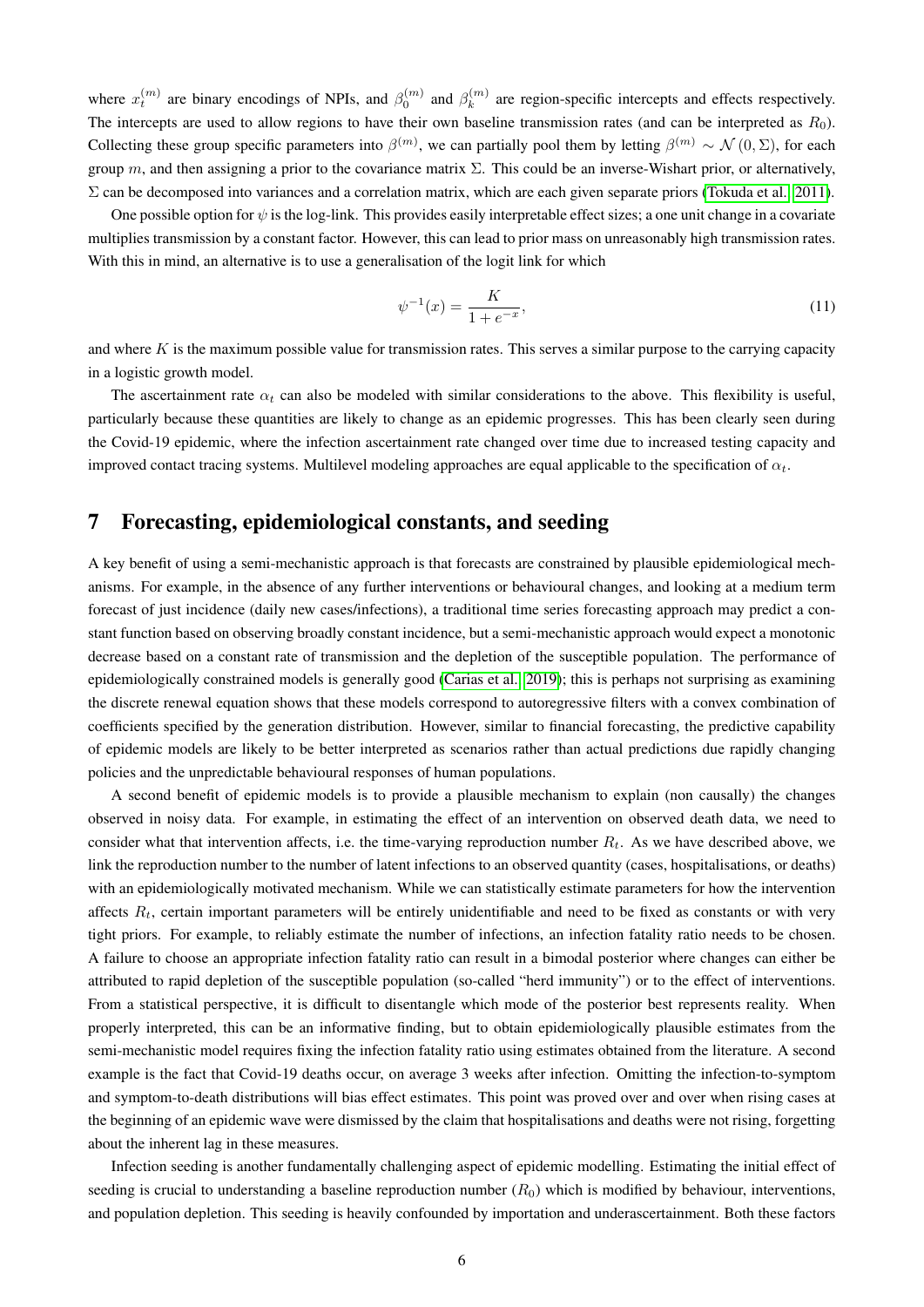can influence estimates of the initial growth rates, and this in turn can affect the impact of changes in transmission as time progresses. We have proposed heuristic approaches to mitigate issues with early seeding, but principled statistical approaches need to be developed. In particular, Bayesian pair plots show strong correlation between seeding parameters and  $R_0$ , which can potentially lead again to a bimodal posterior where initial growth dynamics can be explained through  $R_0$  or via initial seed infections.

# <span id="page-6-0"></span>8 Confounding and Causality: Estimating the Effect of Interventions

Section [6](#page-4-1) showed that changes in the reproduction number over time can be explained by parameterising it in terms of covariates, such as NPIs or mobility. Clarifying the effects of interventions on disease transmission is important to guide policy and because NPIs have large economic and human consequences. In practice, effect sizes may not be identifiable for various reasons. NPIs often occurred in quick succession or simultaneously, leading to collinearity. They could be confounded with unobserved behavioural changes. Finally, the random distribution for the time between an infection and its recording as a case or death adds a large amount of variance to the observed data—one should not expect to see sharp or immediate changes, especially in reported deaths.

[Flaxman et al.](#page-11-0) [\(2020b\)](#page-11-0) estimated the effectiveness of NPIs across 11 European countries, and used partial pooling of effect sizes to address the identification problem. At that time, little data existed other than information on deaths and the timing of interventions. NPIs, which were coded as a binary set of mandatory government measures (e.g. school closures, ban on public events, lockdown), could not fully explain the patterns seen in some countries (e.g. Sweden), and especially at the subnational level. Mobility data became available in April and was used to model the epidemic in Italy, Brazil and the USA [\(Vollmer et al., 2020;](#page-14-0) [Mellan et al., 2020;](#page-12-0) [Unwin et al., 2020b\)](#page-13-7). Such data is useful as it may help account for behavioral changes that confound the effects of NPIs. However since mobility affects transmission, is linked to the introduction of NPIs and potentially also to voluntary behavioural measures, we expect it to be a confounder. [Sharma](#page-13-8) [et al.](#page-13-8) [\(2021\)](#page-13-8) further allow for a residual stochastic process (a random walk) to be included alongside the fixed NPI effects and perform estimation at a subnational level using a randomised study design.

Section [8.2](#page-7-0) extends the model in [Flaxman et al.](#page-11-0) [\(2020b\)](#page-11-0) to further investigate this issue of confounding, and models both NPIs and mobility jointly. This is in keeping with standard practice in regression/ANOVA: expanding a model to take into account more explanatory variables. Nonetheless, NPIs may partially affect transmission *via a pathway through mobility*. A joint model of mobility and NPIs does not account for this. Therefore, in Section [8.3](#page-8-0) we take a first and basic step in assessing causal considerations through a simple mediation analysis. We begin however by exploring the relationship between interventions and mobility.

#### <span id="page-6-1"></span>8.1 Interventions and Mobility

Here we study the first epidemic wave in 2020, the same period considered by [Flaxman et al.](#page-11-0) [\(2020b\)](#page-11-0). We consider the simple case of regressing average mobility on the NPIs defined in [Flaxman et al.](#page-11-0) [\(2020b\)](#page-11-0), asking whether the changes in mobility can be explained by the timing of NPIs? Regressing average mobility on NPIs in a Bayesian linear model (no intercept or partial pooling) we find a correlation (Pearson's) of over 85% with a mean absolute error of 0.1%. Given mobility generally ranges from -1 to 1, this is a good overall fit. Figure [1a](#page-7-1) shows that visually, these fits correspond well with changes in average mobility. One could conjecture that mobility and NPIs are lagged, but lagging NPI dates either forwards or backwards in time does not result in a better fitting model, see Figure [1\(](#page-7-1)b). Indeed, Figure [1\(](#page-7-1)b) supports the hypothesis that the timing of NPIs and changes in mobility are coupled. The coefficient sizes from this regression are consistent with the [\(Flaxman et al., 2020b\)](#page-11-0) finding that the NPI with the largest effect size is lockdown, see Figure [1\(](#page-7-1)c). We note that the definition of lockdown encompasses a number of specific interventions including closing work places and stores, banning gatherings of various sizes, stay-at-home orders, and more. A more thorough analysis would included fine-grained intervention definitions as in [Sharma et al.](#page-13-8) [\(2021\)](#page-13-8). While this regression analysis does not model transmission or the trajectory of the epidemic, it provides evidence for the consistency of mobility and NPIs, and the potential for confounding. For regularisation we used a hierarchical shrinkage prior [\(Piironen and Vehtari, 2017\)](#page-13-9) that performs both shrinkage and variable selection simultaneously.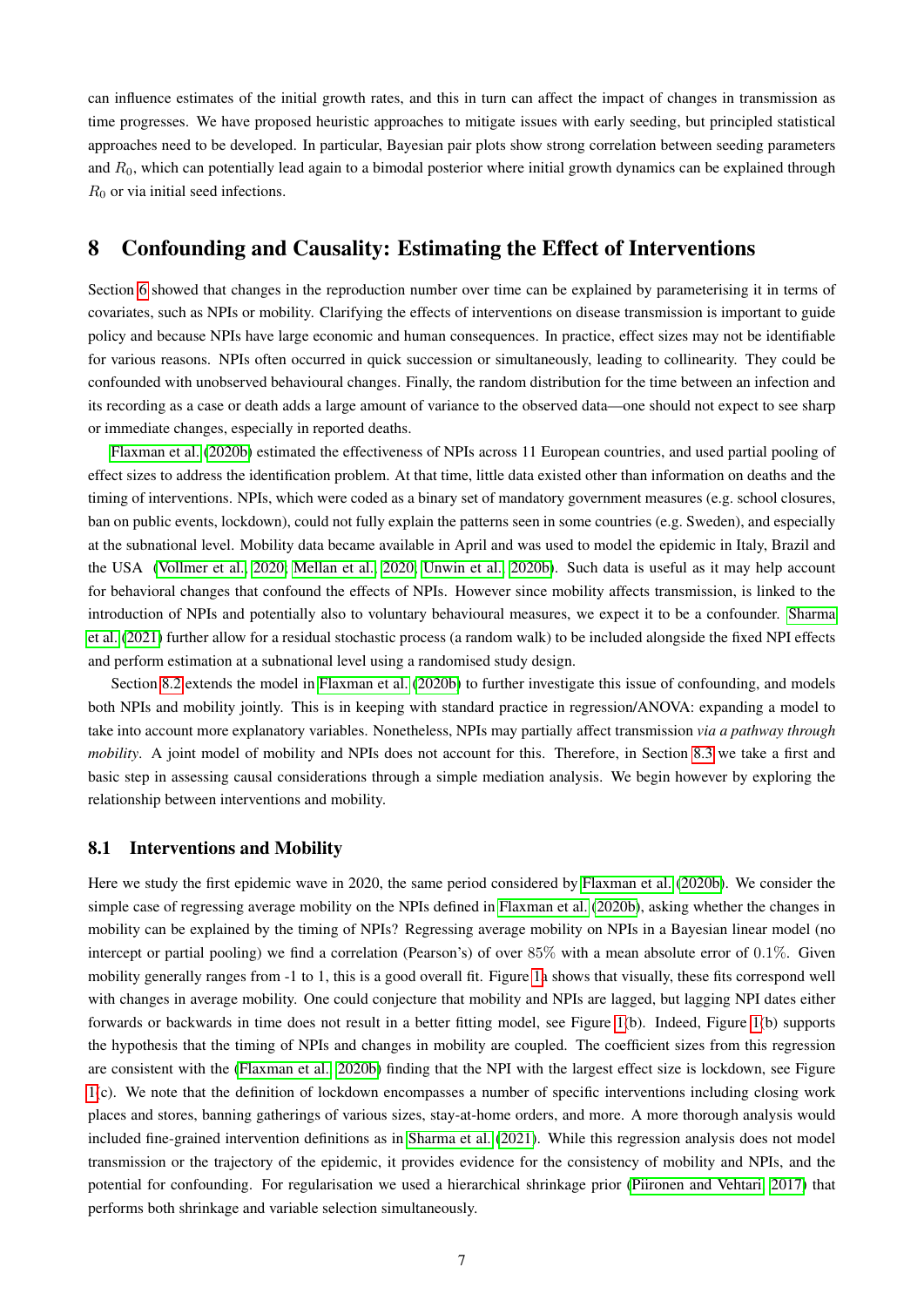<span id="page-7-1"></span>

Figure 1: Simple regression of mobility against NPIs. (a) Regression prediction for the United Kingdom with mobility in black and the fit for NPIs in red. (b) The effect on mean absolute error from lagging the NPIs 10 days forward and backwards. (c) The coefficient effect sizes from the regression, with NPIs on the y-axis and regression effect sizes on the x-axis.

### <span id="page-7-0"></span>8.2 Controlling for Mobility

Section [8.1](#page-6-1) found a correlation between interventions and mobility, demonstrating that mobility is a potential confounder. Here we control for this by jointly modeling NPIs and mobility. This is done using the same 11 European countries, sets of NPIs and death data as used in [Flaxman et al.](#page-11-0) [\(2020b\)](#page-11-0).

A two-stage approach [\(Haug et al., 2020\)](#page-11-12) is used, whereby latent  $R_t$  is first estimated through a non-parametric daily random walk, i.e. independent of NPIs. We first nonparametrically estimate  $R_t$  to account for the various lags and biases in the observed data. In the second stage,  $R_t$  is regressed on NPIs and mobility. The random walk can in theory select any arbitrary function for  $R_t$  that best describes the data without any prior information on which interventions happened, when, or how well they worked. Given these estimates of  $R<sub>t</sub>$  for all 11 European countries, we run a simple partial pooling model to see if interventions and/or mobility can reproduce the trends in  $R_t$ . The model used is a linear regression with country level intercepts (to account for variation in  $R_0$ ), and both joint and country specific effect sizes for interventions/mobility. As with the earlier analysis we use a hierarchical shrinkage prior on the coefficients [\(Piironen](#page-13-9) [and Vehtari, 2017\)](#page-13-9).

Three variations of the model are considered: NPIs only, mobility only, and NPIs and mobility together. MCMC convergence diagnostics in all cases did not indicate fitting problems. We found the best fitting models (via PSIS-LOO [\(Vehtari et al., 2017\)](#page-13-10)) to be NPIs alone or NPIs and mobility together. Relative to the NPIs and mobility together model the expected log posterior difference ( $\pm$  standard error) in WAIC of the model with only NPIs is  $-5.2 \pm 4$  (not significant), and  $-565.6 \pm 49.2$  (significant) with only mobility. Therefore, in fits to the estimated  $R_t$ , the model with mobility alone is substantially worse than the models with NPIs. Controlling for mobility does not appear to significantly change the relative ranking of the estimated NPI effects. As in [Flaxman et al.](#page-11-0) [\(2020b\)](#page-11-0), the largest effect size is attributed to lockdown, as seen in Figure [2.](#page-7-2) This is true with and without the inclusion of the mobility variable.

<span id="page-7-2"></span>

Figure 2: Regression of NPIs and/or mobility against nonparametric  $R_t$ . (a) NPIs only. (b) mobility only. (c) NPIs and mobility together. Mobility only was not *significantly* preferred by WAIC. Y axis are covariates and X axis the regression effect sizes

An advantage of the two-stage approach is that it is scaleable to a large number of regions (e.g. [Laydon et al.](#page-12-10) [\(2021\)](#page-12-10); [Nouvellet et al.](#page-12-11) [\(2021\)](#page-12-11)).  $R_t$  can be estimated in each region in parallel using separate models. Partial pooling can still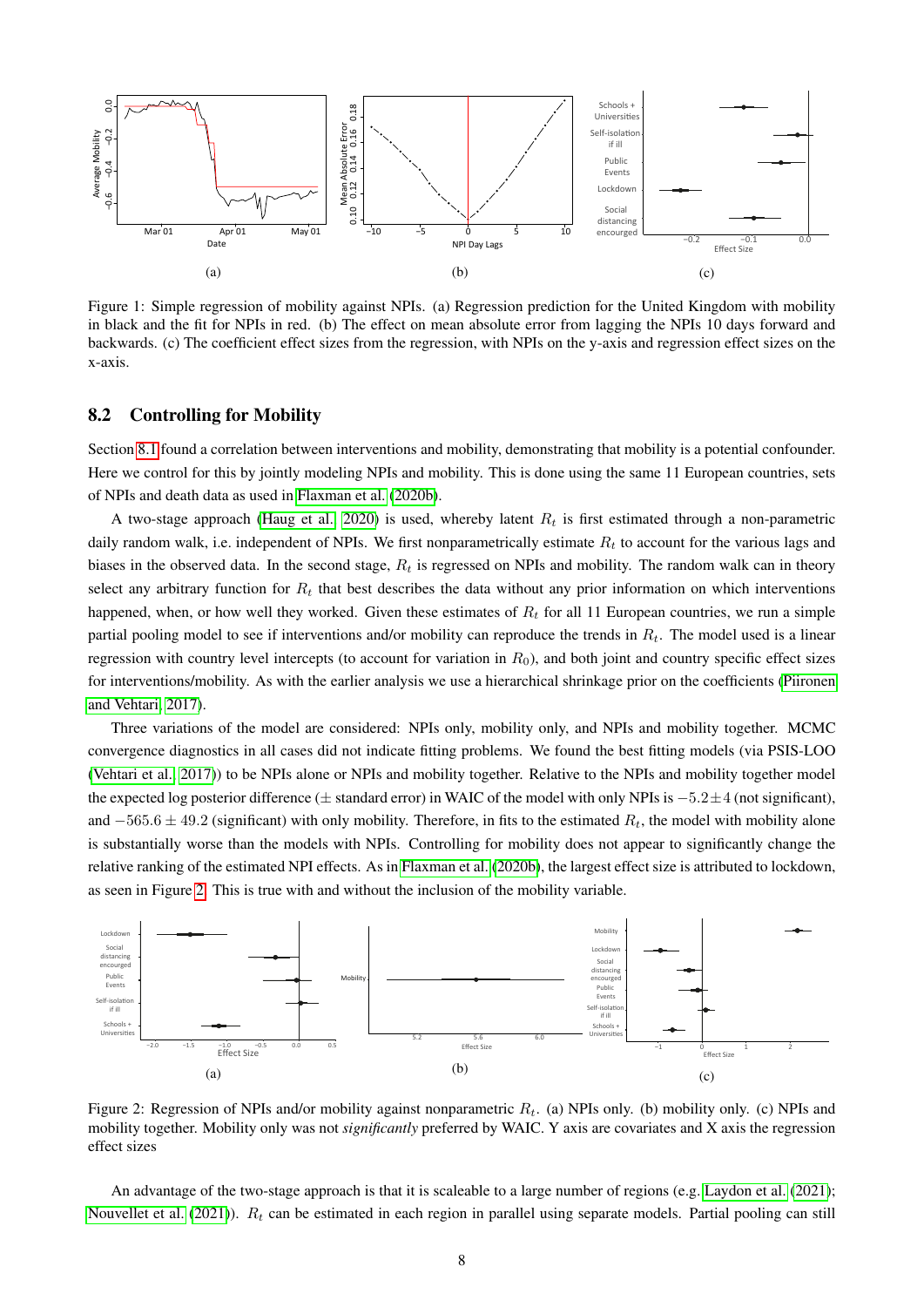be leveraged to estimate effects in the second stage. Once  $R_t$  has been estimated, any number of interesting statistical analyses can be conducted. Nonetheless the estimated  $R_t$  is not entirely non-parametric; it is clearly influenced by the choice of using a first order random walk in the first stage. This analysis could be extended by considering a range of alternative priors for  $R_t$ , such as Gaussian processes. More importantly, however, this approach has not considered causal relationships between NPIs and mobility. This is the focus of the next example.

#### <span id="page-8-0"></span>8.3 Causal Mediation

We would expect that part of the effect of NPIs on transmission occurs indirectly through its effect on mobility. If we *a priori* hypothesise that changes in mobility are both an effect of NPIs and a cause of reductions in transmission, causal mediation analysis [\(Pearl](#page-13-11) [\(2009\)](#page-13-11)) provides a simple means to disentangle the total effect of a variable into a direct and indirect effect. The indirect effect occurs via some mediator, which in this case is hypothesised to be mobility.

Here we consider lockdown on its own, because performing causal mediation with all NPIs is challenging and lock-down is consistently the NPI with the largest effect size as shown above and in [Flaxman et al.](#page-11-0) [\(2020b\)](#page-11-0). As previously mentioned, the definition of lockdown represents an aggregate of policies, varying between countries. This analysis is therefore simply illustrative rather than being fully exhaustive. Briefly, to perform causal mediation we consider two transmission models

<span id="page-8-2"></span><span id="page-8-1"></span>
$$
R_t^{(m)} = \tilde{R}_m^1 \exp\left(\left(\beta_1^1 + \beta_{1,m}^1\right) L_{t,m} + \epsilon_{t,m}^1\right),\tag{12}
$$

$$
R_t^{(m)} = \tilde{R}_m^2 \exp\left(\left(\beta_1^2 + \beta_{1,m}^2\right)L_{t,m} + \left(\beta_2^2 + \beta_{2,m}^2\right)M_{t,m} + \epsilon_{t,m}^2\right),\tag{13}
$$

where  $L_{t,m}$  is a binary indicator for lockdown and  $M_{t,m}$  is mobility in country m respectively.  $\tilde{R}^i_m$  and  $\epsilon^i_{t,m}$  are country specific parameters modeling baseline transmission and a weekly random walk respectively. All other aspects of both models are the same as in [Flaxman et al.](#page-11-0) [\(2020b\)](#page-11-0). Model [\(12\)](#page-8-1) includes effects for lockdown, while [\(13\)](#page-8-2) additionally considers mobility.  $\beta_1^1$  is the total effect for lockdown, while  $\beta_1^2$  is the partial effect when controlling for mobility. The mediated effect is therefore  $\beta_1^1 - \beta_1^2$ . This quantifies the effect of lockdown *via the pathway through mobility*. We find this mediated effect reduces  $R_t$  by 18.3% with a 95% credible interval of [12.2%, 44.4%]. Individual coefficients are shown in Figure [3.](#page-8-3)

<span id="page-8-3"></span>

Figure 3: Mediation analysis. (a) The effect of lockdown from Model [\(12\)](#page-8-1) (b) The effect of lockdown and mobility from Model [\(13\)](#page-8-2)

These mediation results suggest a causal link between a lockdown policy and mobility that eventually leads to reduced transmission rates. They also suggest that the mediated effect is far less than the total effect of lockdown, suggesting lockdown will have other causal pathways. Of course, mobility is also mediated through other pathways, and a more extensive causal analysis is beyond the scope of this article. The exclusion of other NPIs may introduce omitted variable bias.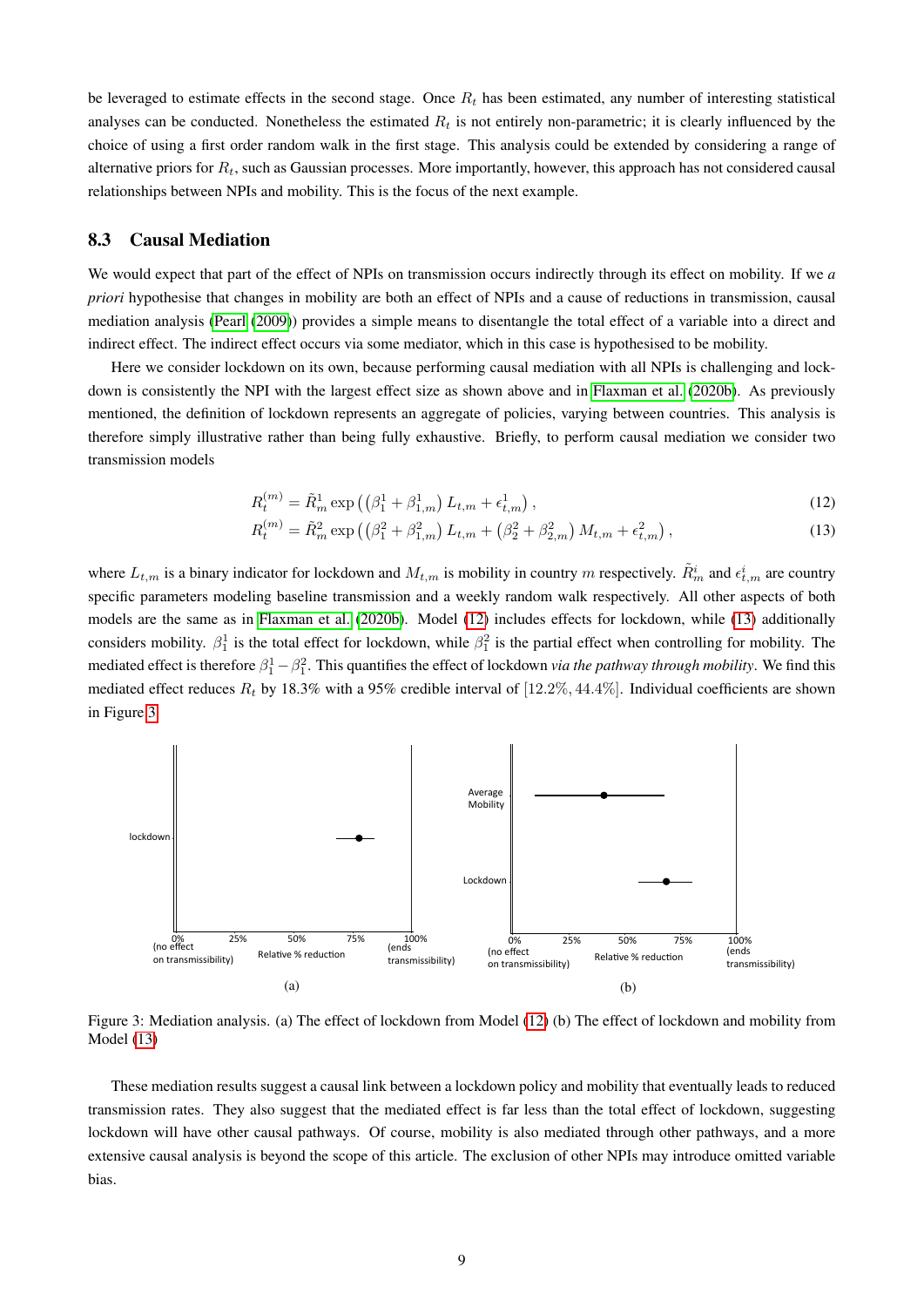### <span id="page-9-0"></span>8.4 Simulation

We perform a simple simulation analysis to demonstrate the utility of our modelling framework. In these simulations we create artificial data with properties resembling the real data (e.g. intervention timings) but with hypothetical NPI effect sizes. We fitted our modelling framework to this simulated data to see if we could recover the hypothetical NPI effect sizes. We perform three simulation experiments where, to ensure consistency, the NPI dates are selected as those that actually happened in reality [\(Flaxman et al., 2020b\)](#page-11-0). In selecting NPI timings from real data, we could create a more plausible representation of reality with the same orderings and collinearity. For all three simulations,  $R_0$  and the initial epidemic seeding were set as those previously used [\(Flaxman et al., 2020b\)](#page-11-0). The model used for estimating the effect sizes for all three simulations is the partial pooling model as described in [\(Flaxman et al., 2020c\)](#page-11-13). The three simulation scenarios were as follows: (a) All 5 NPIs effect sizes were set to 20% - corresponding to the case where all interventions work equally well. (b) All 5 effect sizes were set to 18%, except there was an *unobserved* NPI which had an effect size of 10% and was applied at a random time at least 7 days before the last NPI occurred. This scenario corresponds to the case where there is an NPI that we did not account for in our model but which has an effect on transmission. (c) A single NPI was highly effective with an effect size of 70% and the remaining 30% were uniformly distributed among the remaining 4 NPIs. This scenario corresponds to a single important NPI that has the main effect in reducing transmission.

<span id="page-9-1"></span>

Figure 4: Simulation scenarios. (a) All NPIs have an effect size of 20%. (b) All NPIs have an effect size of 18% but there is an unobserved NPI with an effect size of 10%. (c) One NPI has an effect size of 70% and the remaining 30% is distributed to the 4 other NPIs

In Figure [4](#page-9-1) we show that our model can recover the true effect sizes in all scenarios and, to a degree, motivates the appropriateness of our framework for modelling the effect of NPIs. However, our simulation experiments do not mean there are not significant shortcomings to our approach. A number of well known problems with statistical estimation apply to our model. Residual confounding from unobserved covariates (e.g. passive NPIs, behavioural changes) as in scenario (b) can be mitigated, but in general we recommend the inclusion of a stochastic process to model residual variation not captured by fixed effects [\(Sharma et al., 2021\)](#page-13-8). Effect size estimates can be biased, even when residual variation is modelled. We recommend using debiasing techniques popular in statistics and machine learning [\(van der Laan and](#page-12-12) [Rubin, 2006;](#page-12-12) [Chernozhukov et al., 2017\)](#page-10-9). Generalisation to different countries and times is not expected to be guaranteed [\(Sharma et al., 2021\)](#page-13-8) and care should be taken when applying effect sizes to other countries and different time periods. Our modelling framework will inevitably be sensitive to decisions about fundamental epidemiological parameters, and these need to be regularly updated based on the best current evidence.

In summary, these simulation results show our framework is empirically motivated, and is a useful approach to estimating the effect of interventions on infectious disease epidemics. However, our approach does not surmount the common statistical problems affecting regression models in general. Care must be taken with critical decisions regarding data and modelling. . We believe our approach serves as a basic framework from which further development is needed [\(Sharma](#page-13-8) [et al., 2021\)](#page-13-8).

#### 8.5 Code and Software

All analysis was run using the programming language R and the software package Stan [\(Carpenter et al., 2017\)](#page-10-10). Code for transmission modelling is available from previously published studies [\(Scott et al., 2020;](#page-13-12) [Flaxman et al., 2020b\)](#page-11-0) and an online repository at [https://github.com/ImperialCollegeLondon/semi\\_mechanistic\\_renewal\\_processes](https://github.com/ImperialCollegeLondon/semi_mechanistic_renewal_processes).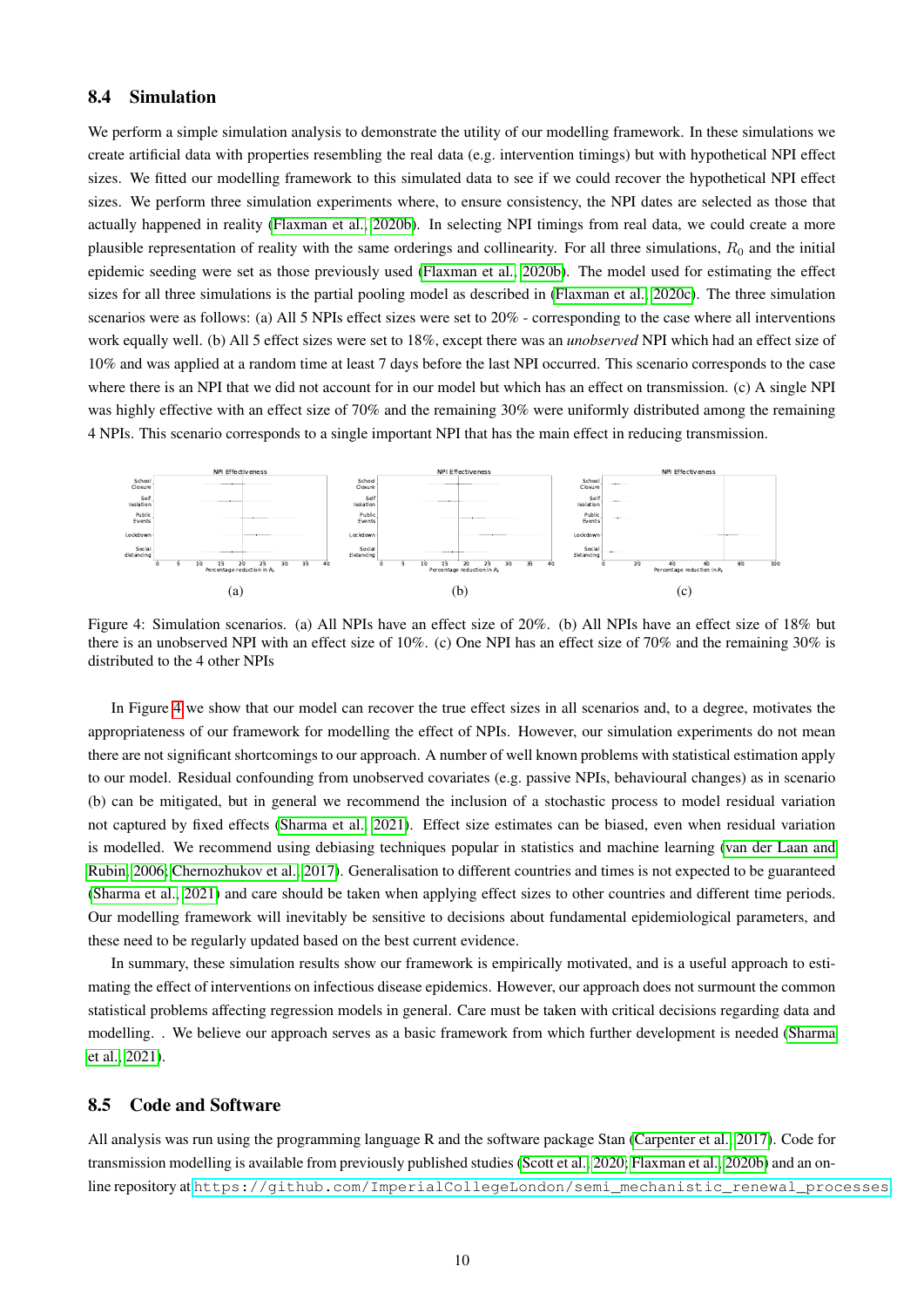# <span id="page-10-7"></span>9 Discussion

This article has discussed a class of Bayesian semi-mechanistic statistical models for epidemics such as Covid-19 which are able to capture key epidemiological mechanisms. The model has appeared in various forms for specific analyses during the Covid-19 crisis and, at the time of writing, continues to be used to inform public policy. By presenting it in a general form and discussing key modelling difficulties we hope to stimulate discussion around it. As is constantly the predominant factor in empirical statistical approaches, the model is limited by data quality and availability. In this analysis we use a coarse definition of interventions that are likely to miss important details driving transmission. A key recommendation of future pandemic preparedness is to establish data pipelines that can quickly facilitate statistical modelling of the type outlined in this paper.

One key difficulty within the framework is dealing with confounded variables, particularly those used to explain changes in transmission during the early stages of an epidemic. The analyses in Section [8](#page-6-0) make a first step in dealing with these. A number of model enhancements have not been included here and are an important area for further research. These include explicitly accounting for importations, allowing for uncertainty in the generation and infection-to-observation distributions, more expressive causal model, and the inclusion of residual effects using stochastic processes. The presented model can readily be fit using probabilistic programming languages such as Stan [\(Stan Development Team, 2018\)](#page-13-13), though we note that the adaptive Hamiltonian Monte Carlo algorithm can at times face convergence problems when latent infections are modeled directly, or when multiple regions are jointly modeled. We conjecture that convergence may be improved by carefully choosing initial parameters for the sampler. Future research could explore whether alternative samplers can be developed to fit these models more pragmatically.

# References

- <span id="page-10-1"></span>Badr, H. S., Du, H., Marshall, M., Dong, E., Squire, M. M. and Gardner, L. M. (2020) Association between mobility patterns and COVID-19 transmission in the USA: a mathematical modelling study. *Lancet Infect. Dis.*, 20, 1247–1254.
- <span id="page-10-6"></span>Bellman, R. and Harris, T. (1948) On the theory of age-dependent stochastic branching processes. *Proceedings of the National Academy of Sciences*, 34, 601–604.
- <span id="page-10-2"></span>Bettencourt, L. M. and Ribeiro, R. M. (2008) Real time Bayesian estimation of the epidemic potential of emerging infectious diseases. *PLoS ONE*, 3, e2185.
- <span id="page-10-8"></span>Carias, C., O'Hagan, J. J., Gambhir, M., Kahn, E. B., Swerdlow, D. L. and Meltzer, M. I. (2019) Forecasting the 2014 West African Ebola Outbreak. *Epidemiologic Reviews*, 41, 34–50.
- <span id="page-10-10"></span>Carpenter, B., Gelman, A., Hoffman, M. D., Lee, D., Goodrich, B., Betancourt, M., Brubaker, M., Guo, J., Li, P. and Riddell, A. (2017) Stan: A probabilistic programming language. *J. Stat. Softw.*, 76, 1–32.
- <span id="page-10-4"></span>Cauchemez, S., Valleron, A. J., Boëlle, P. Y., Flahault, A. and Ferguson, N. M. (2008) Estimating the impact of school closure on influenza transmission from Sentinel data. *Nature*, 452, 750–754.
- <span id="page-10-5"></span>Champredon, D., Dushoff, J. and Earn, D. J. (2018) Equivalence of the Erlang-distributed SEIR epidemic model and the renewal equation. *SIAM Journal on Applied Mathematics*, 78, 3258–3278.
- <span id="page-10-9"></span>Chernozhukov, V., Chetverikov, D., Demirer, M., Duflo, E., Hansen, C. and Newey, W. (2017) Double/Debiased/Neyman machine learning of treatment effects. *Am. Econ. Rev.*, 107, 261–265.
- <span id="page-10-3"></span>Cori, A., Ferguson, N. M., Fraser, C. and Cauchemez, S. (2013) A new framework and software to estimate time-varying reproduction numbers during epidemics. *American Journal of Epidemiology*, 178, 1505–1512.
- <span id="page-10-0"></span>Cowling, B. J., Ali, S. T., Ng, T. W., Tsang, T. K., Li, J. C., Fong, M. W., Liao, Q., Kwan, M. Y., Lee, S. L., Chiu, S. S., Wu, J. T., Wu, P. and Leung, G. M. (2020) Impact assessment of non-pharmaceutical interventions against coronavirus disease 2019 and influenza in Hong Kong: an observational study. *The Lancet Public Health*.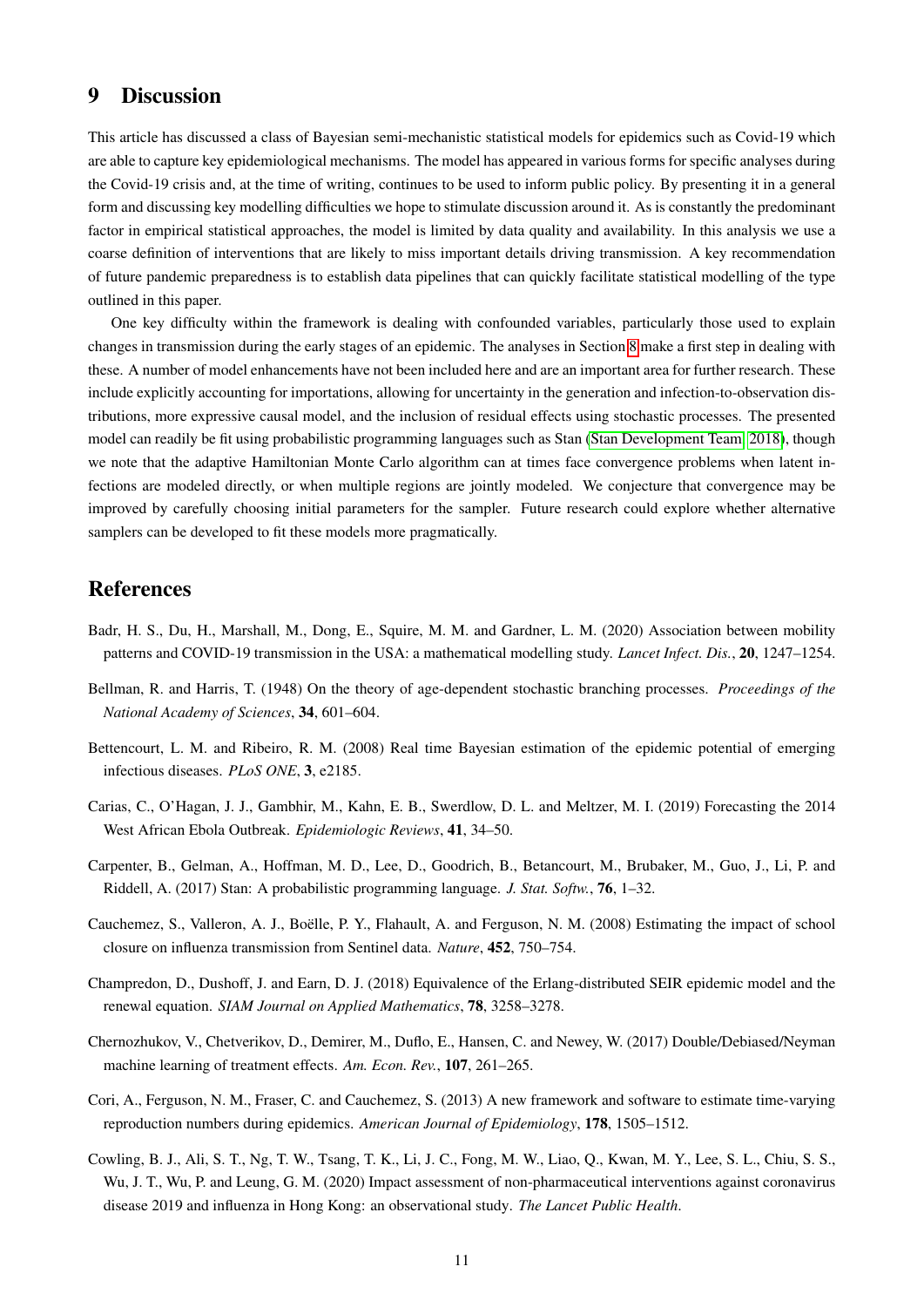<span id="page-11-11"></span>Crump, K. and Mode, C. J. (1969) A general age-dependent branching process. II. *J. Math. Anal. Appl.*, 25, 8–17.

- <span id="page-11-6"></span>Ferguson, N. M., Donnelly, C. A. and Anderson, R. M. (2001) Transmission intensity and impact of control policies on the foot and mouth epidemic in Great Britain. *Nature*.
- <span id="page-11-1"></span>Flaxman, S., Mishra, S., Gandy, A., Unwin, H., Coupland, H., Mellan, T., Zhu, H., Berah, T., Eaton, J., Perez Guzman, P., Schmit, N., Cilloni, L., Ainslie, K., Baguelin, M., Blake, I., Boonyasiri, A., Boyd, O., Cattarino, L., Ciavarella, C., Cooper, L., Cucunuba Perez, Z., Cuomo-Dannenburg, G., Dighe, A., Djaafara, A., Dorigatti, I., Van Elsland, S., Fitzjohn, R., Fu, H., Gaythorpe, K., Geidelberg, L., Grassly, N., Green, W., Hallett, T., Hamlet, A., Hinsley, W., Jeffrey, B., Jorgensen, D., Knock, E., Laydon, D., Nedjati Gilani, G., Nouvellet, P., Parag, K., Siveroni, I., Thompson, H., Verity, R., Volz, E., Walters, C., Wang, H., Wang, Y., Watson, O., Winskill, P., Xi, X., Whittaker, C., Walker, P., Ghani, A., Donnelly, C., Riley, S., Okell, L., Vollmer, M., Ferguson, N. and Bhatt, S. (2020a) Report 13: Estimating the number of infections and the impact of non-pharmaceutical interventions on COVID-19 in 11 european countries. *Tech. rep.*
- <span id="page-11-0"></span>Flaxman, S., Mishra, S., Gandy, A., Unwin, H. J. T., Mellan, T. A., Coupland, H., Whittaker, C., Zhu, H., Berah, T., Eaton, J. W., Monod, M., Perez-Guzman, P. N., Schmit, N., Cilloni, L., Ainslie, K. E. C., Baguelin, M., Boonyasiri, A., Boyd, O., Cattarino, L., Cooper, L. V., Cucunuba, Z., Cuomo-Dannenburg, G., Dighe, A., Djaafara, B., Dorigatti, ´ I., van Elsland, S. L., FitzJohn, R. G., Gaythorpe, K. A. M., Geidelberg, L., Grassly, N. C., Green, W. D., Hallett, T., Hamlet, A., Hinsley, W., Jeffrey, B., Knock, E., Laydon, D. J., Nedjati-Gilani, G., Nouvellet, P., Parag, K. V., Siveroni, I., Thompson, H. A., Verity, R., Volz, E., Walters, C. E., Wang, H., Wang, Y., Watson, O. J., Winskill, P., Xi, X., Walker, P. G. T., Ghani, A. C., Donnelly, C. A., Riley, S. M., Vollmer, M. A. C., Ferguson, N. M., Okell, L. C., Bhatt, S. and Team, I. C. C.-. R. (2020b) Estimating the effects of non-pharmaceutical interventions on COVID-19 in Europe. *Nature*. URL: <https://doi.org/10.1038/s41586-020-2405-7>.
- <span id="page-11-13"></span>Flaxman, S., Mishra, S., Scott, J., Ferguson, N., Gandy, A. and Bhatt, S. (2020c) Reply to: The effect of interventions on COVID-19. *Nature*, 588, E29–E32.
- <span id="page-11-9"></span>Fraser, C. (2007) Estimating individual and household reproduction numbers in an emerging epidemic. *PLoS ONE*.
- <span id="page-11-7"></span>Fraser, C., Donnelly, C. A., Cauchemez, S., Hanage, W. P., Van Kerkhove, M. D., Hollingsworth, T. D., Griffin, J., Baggaley, R. F., Jenkins, H. E., Lyons, E. J., Jombart, T., Hinsley, W. R., Grassly, N. C., Balloux, F., Ghani, A. C., Ferguson, N. M., Rambaut, A., Pybus, O. G., Lopez-Gatell, H., Alpuche-Aranda, C. M., Chapela, I. B., Zavala, E. P., Ma. Espejo Guevara, D., Checchi, F., Garcia, E., Hugonnet, S. and Roth, C. (2009) Pandemic potential of a strain of influenza A (H1N1): Early findings. *Science*.
- <span id="page-11-2"></span>Gelman, A. and Hill, J. (2006) *Data Analysis Using Regression and Multilevel/Hierarchical Models*. Cambridge University Press.
- <span id="page-11-12"></span>Haug, N., Geyrhofer, L., Londei, A., Dervic, E., Desvars-Larrive, A., Loreto, V., Pinior, B., Thurner, S. and Klimek, P. (2020) Ranking the effectiveness of worldwide COVID-19 government interventions. *MedRxiv*.
- <span id="page-11-5"></span>of HKSAR, S. E. C. (2003) Chronology of the SARS epidemic in Hong Kong. *Tech. rep.*, Hong Kong.
- <span id="page-11-3"></span>Hox, J. J., Moerbeek, M. and de Schoot, R. (2010) *Multilevel analysis: Techniques and applications*. Routledge.
- <span id="page-11-4"></span>Islam, N., Sharp, S. J., Chowell, G., Shabnam, S., Kawachi, I., Lacey, B., Massaro, J. M., D'Agostino, Sr, R. B. and White, M. (2020) Physical distancing interventions and incidence of coronavirus disease 2019: natural experiment in 149 countries. *BMJ*, 370, m2743.
- <span id="page-11-10"></span>Jagers, P. (1969) A general stochastic model for population development. *Scand. Actuar. J.*, 1969, 84–103.
- <span id="page-11-8"></span>Kelly, H. A., Mercer, G. N., Fielding, J. E., Dowse, G. K., Glass, K., Carcione, D., Grant, K. A., Effler, P. V. and Lester, R. A. (2010) Pandemic (H1N1) 2009 influenza community transmission was established in one Australian state when the virus was first identified in North America. *PLoS ONE*.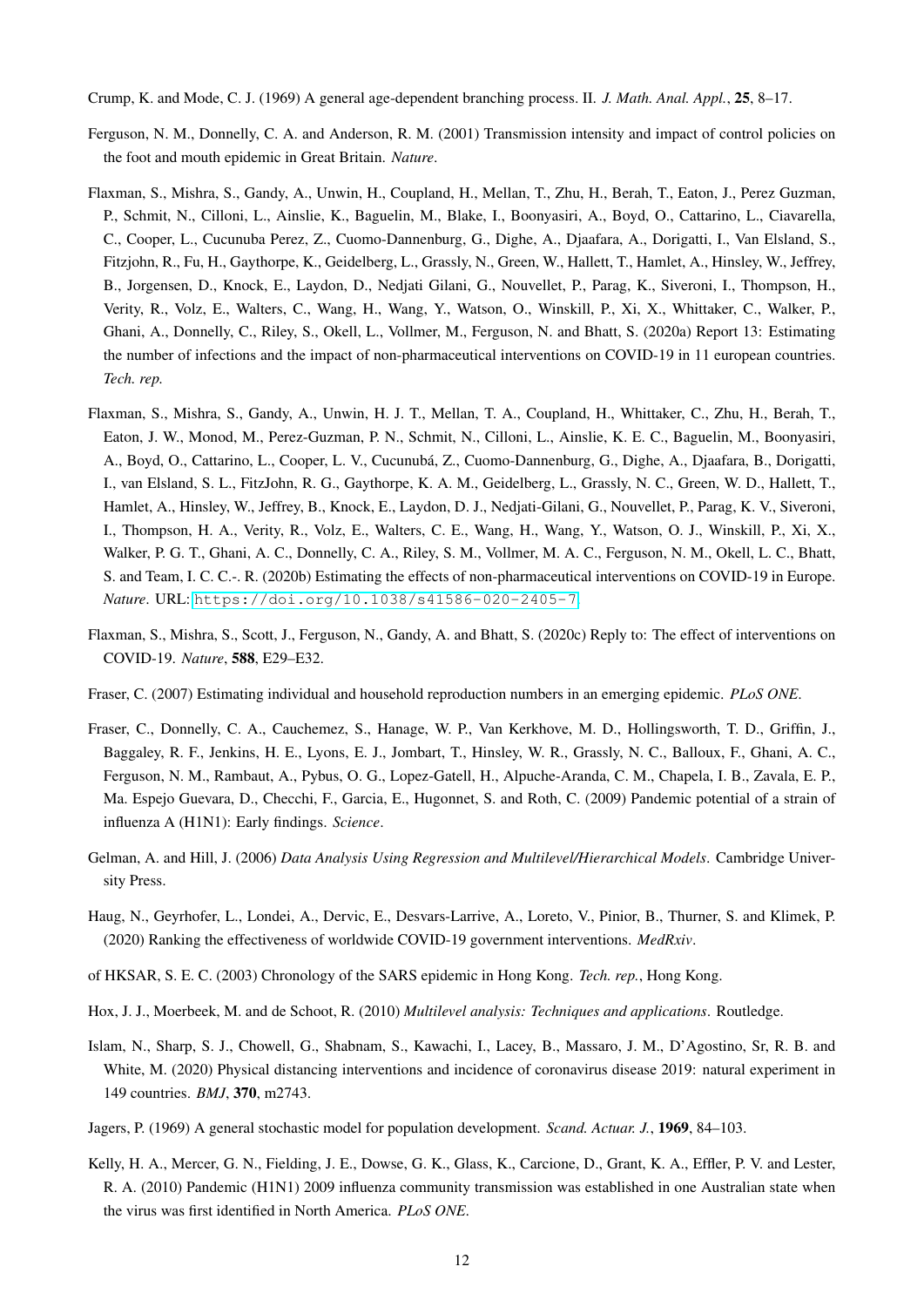- <span id="page-12-7"></span>Kermack, William Ogilvy and McKendrick, A. G. (1927) A contribution to the mathematical theory of epidemics. *Proceedings of the Royal Society of London. Series A, Containing Papers of a Mathematical and Physical Character*.
- <span id="page-12-8"></span>Kimmel, M. (1983) The point-process approach to age- and time-dependent branching processes.
- <span id="page-12-3"></span>Kreft, I. and de Leeuw, J. (2011) *Introducing Multilevel Modeling*.
- <span id="page-12-12"></span>van der Laan, M. J. and Rubin, D. (2006) Targeted maximum likelihood learning. *Int. J. Biostat.*, 2.
- <span id="page-12-10"></span>Laydon, D. J., Mishra, S., Hinsley, W. R., Samartsidis, P., Flaxman, S., Gandy, A., Ferguson, N. M. and Bhatt, S. (2021) Modelling the impact of the tier system on SARS-CoV-2 transmission in the UK between the first and second national lockdowns. *BMJ Open*, 11, e050346.
- <span id="page-12-5"></span>Li, R., Pei, S., Chen, B., Song, Y., Zhang, T., Yang, W. and Shaman, J. (2020) Substantial undocumented infection facilitates the rapid dissemination of novel coronavirus (SARS-CoV-2). *Science*.
- <span id="page-12-9"></span>Lloyd-Smith, J. O., Schreiber, S. J., Kopp, P. E. and Getz, W. M. (2005) Superspreading and the effect of individual variation on disease emergence. *Nature*, 438, 355–359.
- <span id="page-12-13"></span>May, R. M. (1976) Simple mathematical models with very complicated dynamics. *Nature*.
- <span id="page-12-0"></span>Mellan, T. A., Hoeltgebaum, H. H., Mishra, S., Whittaker, C., Schnekenberg, R. P., Gandy, A., Unwin, H. J. T., Vollmer, M. A. C., Coupland, H., Hawryluk, I., Faria, N. R., Vesga, J., Zhu, H., Hutchinson, M., Ratmann, O., Monod, M., Ainslie, K., Baguelin, M., Bhatia, S., Boonyasiri, A., Brazeau, N., Charles, G., Cooper, L. V., Cucunuba, Z., Cuomo-Dannenburg, G., Dighe, A., Djaafara, B., Eaton, J., van Elsland, S. L., FitzJohn, R., Fraser, K., Gaythorpe, K., Green, W., Hayes, S., Imai, N., Jeffrey, B., Knock, E., Laydon, D., Lees, J., Mangal, T., Mousa, A., Nedjati-Gilani, G., Nouvellet, P., Olivera, D., Parag, K. V., Pickles, M., Thompson, H. A., Verity, R., Walters, C., Wang, H., Wang, Y., Watson, O. J., Whittles, L., Xi, X., Okell, L., Dorigatti, I., Walker, P., Ghani, A., Riley, S., Ferguson, N. M., Donnelly, C. A., Flaxman, S. and Bhatt, S. (2020) Report 21 - estimating COVID-19 cases and reproduction number in brazil.
- <span id="page-12-4"></span>Miller, A. C., Foti, N. J., Lewnard, J. A., Jewell, N. P., Guestrin, C. and Fox, E. B. (2020) Mobility trends provide a leading indicator of changes in SARS-CoV-2 transmission. *medRxiv*. URL: [https://www.medrxiv.org/content/](https://www.medrxiv.org/content/early/2020/05/11/2020.05.07.20094441) [early/2020/05/11/2020.05.07.20094441](https://www.medrxiv.org/content/early/2020/05/11/2020.05.07.20094441).
- <span id="page-12-2"></span>Mishra, S., Scott, J., Zhu, H., Ferguson, N. M., Bhatt, S., Flaxman, S. and Gandy, A. (2020) A covid-19 model for local authorities of the united kingdom. *medRxiv*. URL: [https://www.medrxiv.org/content/early/2020/](https://www.medrxiv.org/content/early/2020/11/27/2020.11.24.20236661) [11/27/2020.11.24.20236661](https://www.medrxiv.org/content/early/2020/11/27/2020.11.24.20236661).
- <span id="page-12-11"></span>Nouvellet, P., Bhatia, S., Cori, A., Ainslie, K. E. C., Baguelin, M., Bhatt, S., Boonyasiri, A., Brazeau, N. F., Cattarino, L., Cooper, L. V., Coupland, H., Cucunuba, Z. M., Cuomo-Dannenburg, G., Dighe, A., Djaafara, B. A., Dorigatti, I., Eales, O. D., van Elsland, S. L., Nascimento, F. F., FitzJohn, R. G., Gaythorpe, K. A. M., Geidelberg, L., Green, W. D., Hamlet, A., Hauck, K., Hinsley, W., Imai, N., Jeffrey, B., Knock, E., Laydon, D. J., Lees, J. A., Mangal, T., Mellan, T. A., Nedjati-Gilani, G., Parag, K. V., Pons-Salort, M., Ragonnet-Cronin, M., Riley, S., Unwin, H. J. T., Verity, R., Vollmer, M. A. C., Volz, E., Walker, P. G. T., Walters, C. E., Wang, H., Watson, O. J., Whittaker, C., Whittles, L. K., Xi, X., Ferguson, N. M. and Donnelly, C. A. (2021) Reduction in mobility and COVID-19 transmission. *Nat. Commun.*, 12, 1090.
- <span id="page-12-6"></span>Nouvellet, P., Cori, A., Garske, T., Blake, I. M., Dorigatti, I., Hinsley, W., Jombart, T., Mills, H. L., Nedjati-Gilani, G., Van Kerkhove, M. D., Fraser, C., Donnelly, C. A., Ferguson, N. M. and Riley, S. (2018) A simple approach to measure transmissibility and forecast incidence. *Epidemics*.
- <span id="page-12-1"></span>NYS Press Office (2020) Amid ongoing covid-19 pandemic, governor cuomo announces state is bringing in international experts to help advise the state's reopening plan. URL: [https://www.governor.ny.gov/news/](https://www.governor.ny.gov/news/amid-ongoing-covid-19-pandemic-governor-cuomo-announces-state-bringing-international-experts) amid-ongoing-covid-19-pandemic-governor-cuomo-announces-state-bringing-international-exp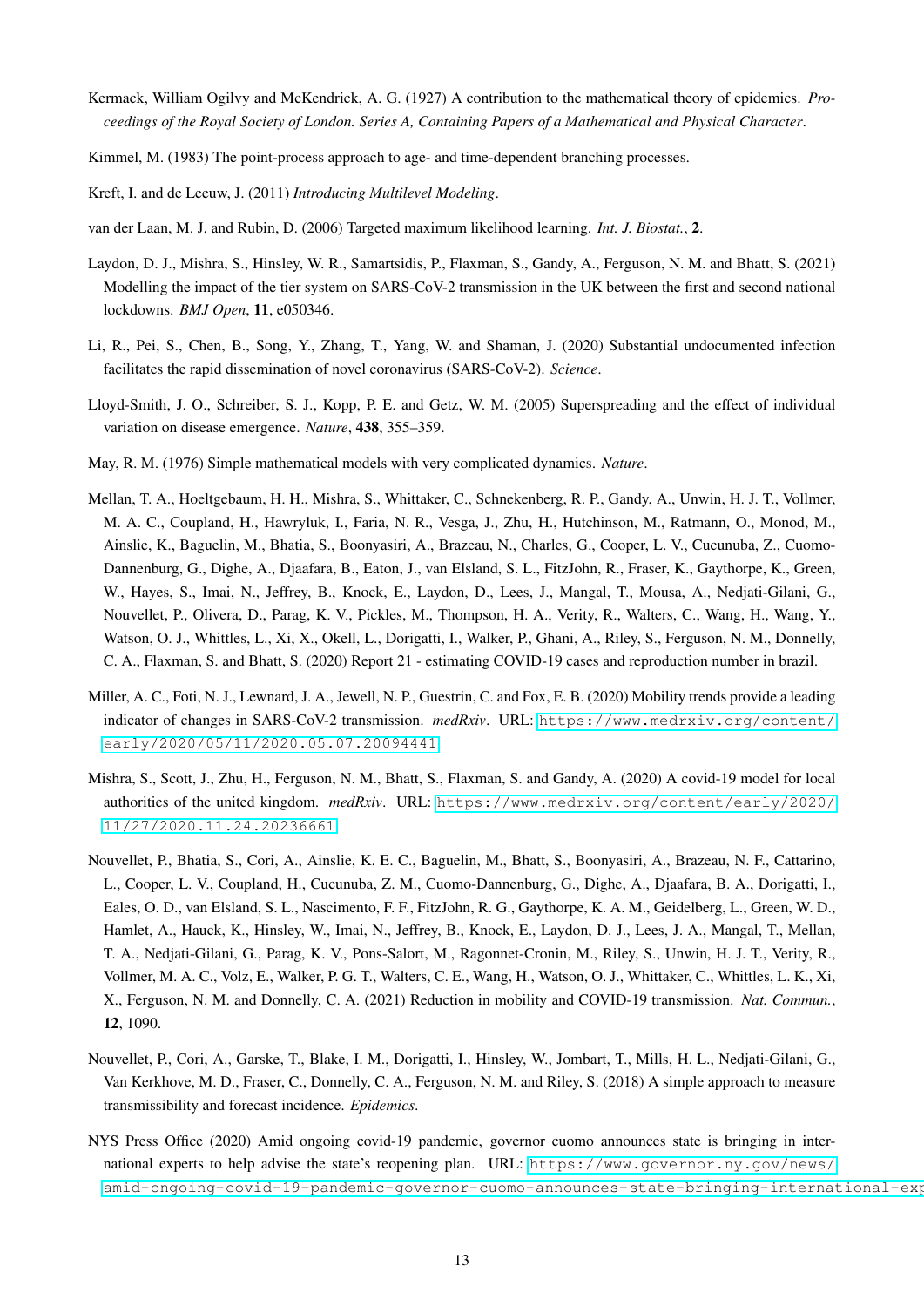- <span id="page-13-1"></span>Olney, A. M., Smith, J., Sen, S., Thomas, F. and Unwin, H. J. T. (2020) Estimating the effect of social distancing interventions on covid-19 in the united states. *medRxiv*.
- <span id="page-13-4"></span>Pakkanen, M. S., Miscouridou, X., Berah, T., Mishra, S., Mellan, T. A. and Bhatt, S. (2022) Unifying incidence and prevalence under a time-varying general branching process. ArXiv:2107.05579 [q-bio.PE].
- <span id="page-13-11"></span>Pearl, J. (2009) Causal inference in statistics: An overview. *Stat. Surv.*, 3, 96–146.
- <span id="page-13-9"></span>Piironen, J. and Vehtari, A. (2017) Sparsity information and regularization in the horseshoe and other shrinkage priors. *Electron. J. Stat.*, 11, 5018–5051.
- <span id="page-13-3"></span>Riley, S., Fraser, C., Donnelly, C. A., Ghani, A. C., Abu-Raddad, L. J., Hedley, A. J., Leung, G. M., Ho, L. M., Lam, T. H., Thach, T. Q., Chau, P., Chan, K. P., Lo, S. V., Leung, P. Y., Tsang, T., Ho, W., Lee, K. H., Lau, E. M., Ferguson, N. M. and Anderson, R. M. (2003) Transmission dynamics of the etiological agent of SARS in Hong Kong: Impact of public health interventions. *Science*.
- <span id="page-13-5"></span>Rizoiu, M.-A., Xie, L., Sanner, S., Cebrian, M., Yu, H. and Van Hentenryck, P. (2017) Expecting to be hip: Hawkes intensity processes for social media popularity. In *Proceedings of the 26th International Conference on World Wide Web*, WWW '17, 735–744. Republic and Canton of Geneva, CHE: International World Wide Web Conferences Steering Committee. URL: <https://doi.org/10.1145/3038912.3052650>.
- <span id="page-13-12"></span>Scott, J. A., Gandy, A., Mishra, S., Unwin, J., Flaxman, S. and Bhatt, S. (2020) epidemia: Modeling of Epidemics using Hierarchical Bayesian Models. URL: <https://imperialcollegelondon.github.io/epidemia/>.
- <span id="page-13-8"></span>Sharma, M., Mindermann, S., Rogers-Smith, C., Leech, G., Snodin, B., Ahuja, J., Sandbrink, J. B., Monrad, J. T., Altman, G., Dhaliwal, G., Finnveden, L., Norman, A. J., Oehm, S. B., Sandkühler, J. F., Aitchison, L., Gavenčiak, T., Mellan, T., Kulveit, J., Chindelevitch, L., Flaxman, S., Gal, Y., Mishra, S., Bhatt, S. and Brauner, J. M. (2021) Understanding the effectiveness of government interventions against the resurgence of COVID-19 in europe. *Nat. Commun.*, 12, 5820.
- <span id="page-13-13"></span>Stan Development Team (2018) The {Stan} Core Library. URL: <http://mc-stan.org/>.
- <span id="page-13-2"></span>The Scottish Government (2020) Coronavirus (covid-19): modelling the epidemic. URL: [https://www.gov.scot/](https://www.gov.scot/collections/coronavirus-covid-19-modelling-the-epidemic/) [collections/coronavirus-covid-19-modelling-the-epidemic/](https://www.gov.scot/collections/coronavirus-covid-19-modelling-the-epidemic/).
- <span id="page-13-14"></span>Thompson, W. A., Taylor, H. M. and Karlin, S. (1984) *An Introduction to Stochastic Modeling*. Academic Press.
- <span id="page-13-6"></span>Tokuda, T., Goodrich, B., Van Mechelen, I., Gelman, A. and Tuerlinckx, F. (2011) Visualizing distributions of covariance matrices. *Columbia Univ., New York, USA, Tech. Rep*, 18–18.
- <span id="page-13-0"></span>Unwin, H., Mishra, S., Bradley, V. C., Gandy, A., Vollmer, M. and others (2020a) Report 23: State-level tracking of COVID-19 in the united states.
- <span id="page-13-7"></span>Unwin, H. J. T., Mishra, S., Bradley, V. C., Gandy, A., Mellan, T. A., Coupland, H., Ish-Horowicz, J., Vollmer, M. A. C., Whittaker, C., Filippi, S. L., Xi, X., Monod, M., Ratmann, O., Hutchinson, M., Harrison Zhu, F. V., Hawryluk, I., Milton, P., Ainslie, K. E. C., Baguelin, M., Boonyasiri, A., Brazeau, N. F., Cattarino, L., Cucunuba, Z., Cuomo-Dannenburg, G., Dorigatti, I., Eales, O. D., Eaton, J. W., van Elsland, S. L., FitzJohn, R. G., Gaythorpe, K. A. M., Green, W., Hinsley, W., Jeffrey, B., Knock, E., Laydon, D. J., Lees, J., Nedjati-Gilani, G., Nouvellet, P., Okell, L., Parag, K. V., Siveroni, I., Thompson, H. A., Walker, P., Walters, C. E., Watson, O. J., Whittles, L. K., Ghani, A. C., Ferguson, N. M., Riley, S., Donnelly, C. A., Bhatt, S. and Flaxman, S. (2020b) State-level tracking of COVID-19 in the united states. *Nat. Commun.*
- <span id="page-13-10"></span>Vehtari, A., Gelman, A. and Gabry, J. (2017) Practical bayesian model evaluation using leave-one-out cross-validation and WAIC. *Stat. Comput.*, 27, 1413–1432.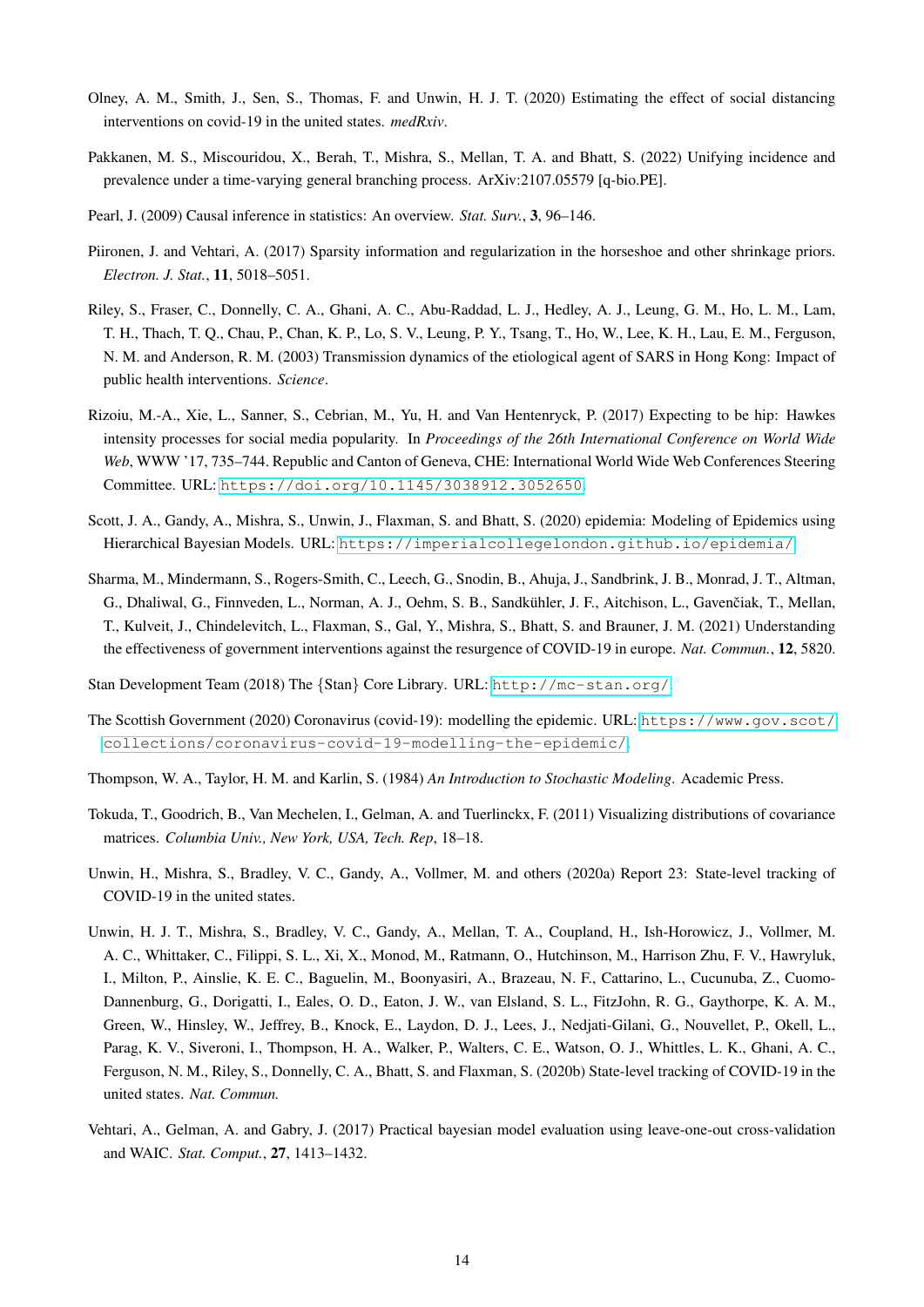- <span id="page-14-0"></span>Vollmer, M. A. C., Mishra, S., Unwin, H. J. T., Gandy, A., Mellan, T. A., Bradley, V., Zhu, H., Coupland, H., Hawryluk, I., Hutchinson, M., Ratmann, O., Monod, M., Walker, P., Whittaker, C., Cattarino, L., Ciavarella, C., Cilloni, L., Ainslie, K., Baguelin, M., Bhatia, S., Boonyasiri, A., Brazeau, N., Charles, G., Cooper, L. V., Cucunuba, Z., Cuomo-Dannenburg, G., Dighe, A., Djaafara, B., Eaton, J., van Elsland, S. L., FitzJohn, R., Fraser, K., Gaythorpe, K., Green, W., Hayes, S., Imai, N., Jeffrey, B., Knock, E., Laydon, D., Lees, J., Mangal, T., Mousa, A., Nedjati-Gilani, G., Nouvellet, P., Olivera, D., Parag, K. V., Pickles, M., Thompson, H. A., Verity, R., Walters, C., Wang, H., Wang, Y., Watson, O. J., Whittles, L., Xi, X., Ghani, A. A. M., Riley, S., Okell, L. C., Donnelly, C. A., Ferguson, N. M., Dorigatti, I., Flaxman, S. and Bhatt, S. (2020) A sub-national analysis of the rate of transmission of COVID-19 in italy. *medRxiv*.
- <span id="page-14-2"></span>Wallinga, J. and Teunis, P. (2004) Different epidemic curves for severe acute respiratory syndrome reveal similar impacts of control measures. *American Journal of Epidemiology*, 160, 509–516.

<span id="page-14-1"></span>WHO (2003) SARS: chronology of a serial killer. *Tech. rep.*

# 10 Appendix

### <span id="page-14-3"></span>10.1 Offspring Dispersion

Define the offspring distribution of any given infection to be the distribution of the random number of offspring attributable to that infection. We show that assuming the variance of these distributions are a constant proportion of the mean implies, under suitable independence assumptions, the same result for new infections  $I_t$  for all time points.

Assume some ordering over infections at each period, and let  $O_t^{(i)}$  denote the number of offspring of the  $i<sup>th</sup>$  infection at time t. This can be decomposed as

<span id="page-14-5"></span>
$$
O_t^{(i)} = \sum_{s=t+1}^{\infty} O_{ts}^{(i)},\tag{14}
$$

where  $O_{ts}^{(i)}$  are the number of offspring of i birthed at time s. The branching process behind Equation [\(5\)](#page-3-1) implies that  $O_{ts}^{(i)}$ has mean  $R_s g_{s-t}$ . Assume that  $\{O_{ts}^{(i)}: s \ge t\}$  are mutually independent and have variance which is a fixed proportion d of the mean. By Equation [\(14\)](#page-14-5), this implies the same variance relationship for  $O_t^{(i)}$ . In particular, if  $R_s = R_t$  for  $s > t$ then  $O_t^{(i)}$  has mean  $R_t$  and variance  $dR_t$ . New infections at time t can be expressed as

<span id="page-14-6"></span>
$$
I_t = \sum_{s=1}^{t-1} \sum_{i=1}^{I_s} O_{st}^{(i)}.
$$
 (15)

Assume that all  $O_{st}^{(i)}$  appearing in Equation [\(15\)](#page-14-6) are mutually independent conditional on everything occurring up to time  $t-1$ , the result clearly follows by taking the variance of both sides of Equation [15](#page-14-6) given  $R_t$  and  $I_{v:t-1}$ .

#### <span id="page-14-4"></span>10.2 Population Adjustment

Here we motivate Equation [\(6\)](#page-4-2), which is used to adjust transmission rates for the size of the infectable population. The most obvious starting point for such an adjustment would be to let

$$
E[I_t|R_t, I_{v:t-1}] = \left(\frac{S_0 - I_{t-1}}{S_0}\right) R_{u,t} L_t,
$$
\n(16)

where  $R_{u_t}$  is defined as in Section [4.2.](#page-3-3) This is similar in form to a *discrete logistic growth model*. Such models are well known as examples of simple models that exhibit chaotic dynamics [\(May, 1976\)](#page-12-13). In particular, it is possible that the expected value on the left hand side exceeds the remaining susceptible population. Intuitively, this issue occurs because multiple infections can occur simultaneously in the discrete model. We therefore propose solving this by using a population adjustment motivated by the solution to a continuous time model whose intensity is a simplification of Equation [\(3\)](#page-2-1).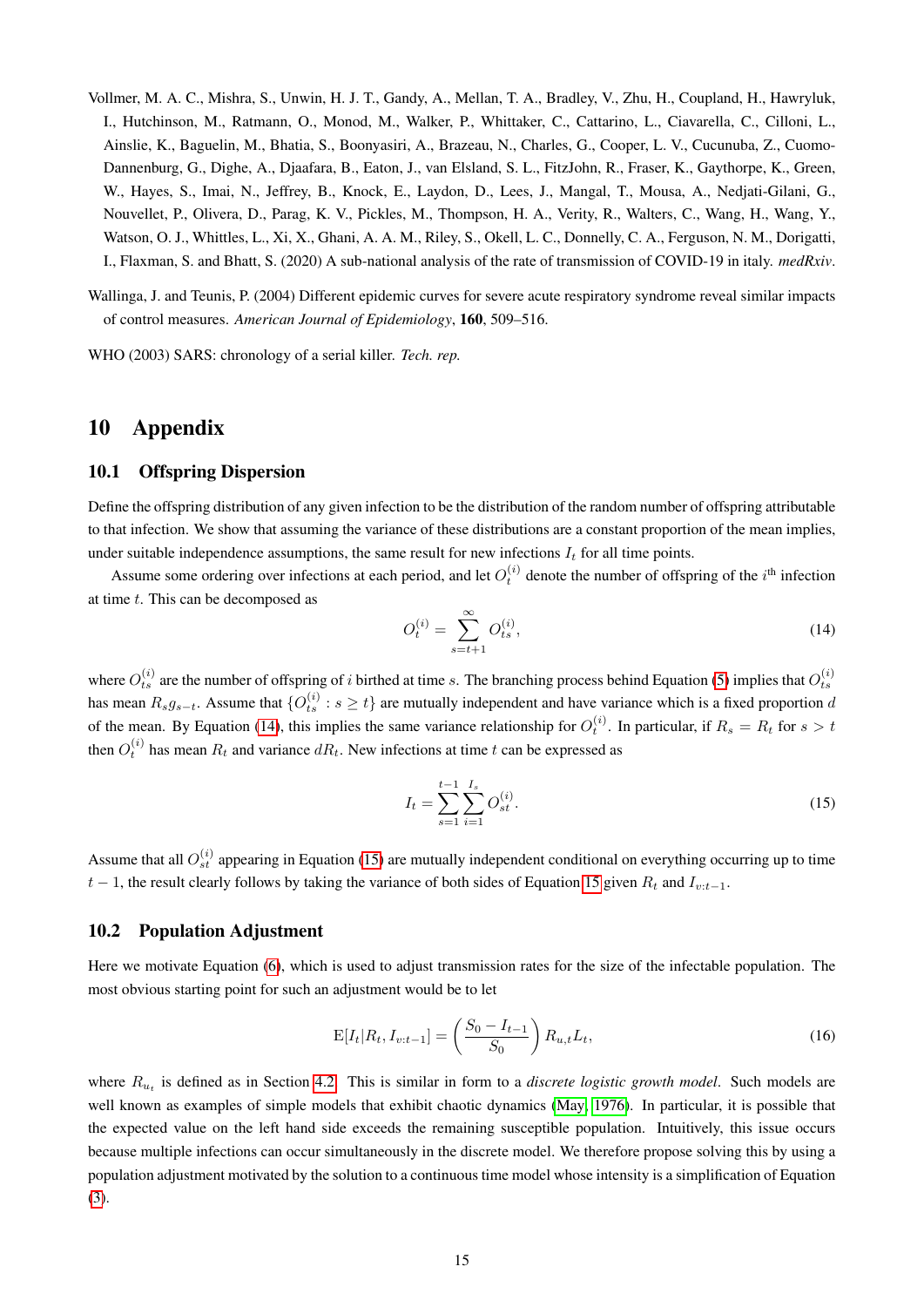Suppose we observe  $I_{v:t-1}$  and current transmission  $R_t$ . We evolve infections from time  $t-1$  to t continuously, and hence avoid overshooting. Define a continuous time counting  $\tilde{I}(s)$  process starting at time  $t - 1$  by the intensity

<span id="page-15-1"></span>
$$
\tilde{\lambda}(s) = \left(\frac{S_0 - \tilde{I}(s)}{S_0}\right) R_{u,t} L_t,
$$
\n(17)

for  $s \ge t - 1$ , and with initial condition  $\tilde{I}(t - 1) = I_{t-1}$ . Supplementary [11.1](#page-16-0) shows that

<span id="page-15-0"></span>
$$
E[\tilde{I}(t)] = I_{t-1} + (S_0 - I_{t-1}) \left( 1 - \exp\left( -\frac{R_{u,t} L_t}{S_0} \right) \right),\tag{18}
$$

which is the motivation for Equation  $(6)$ .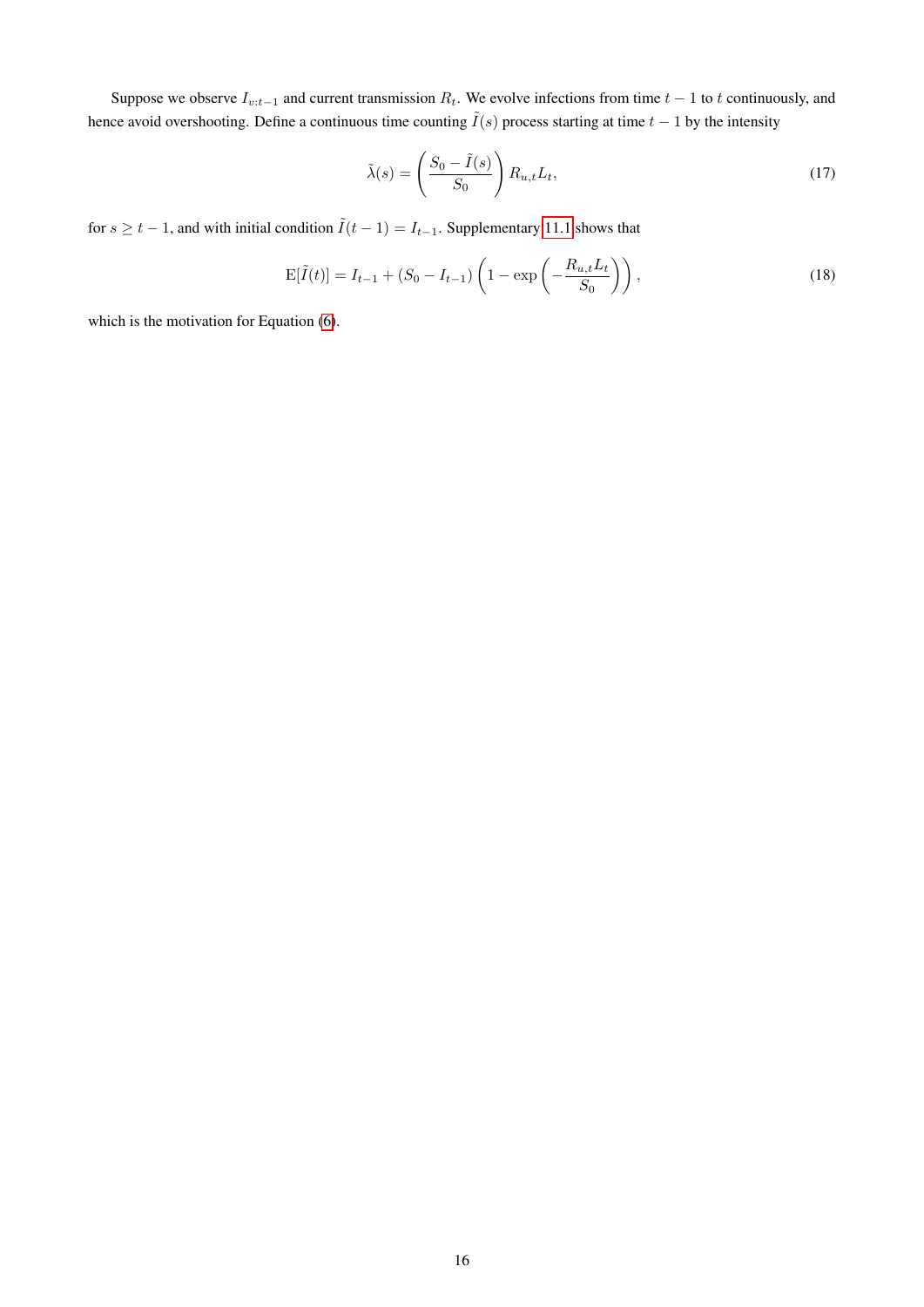# 11 Online Supplement

### <span id="page-16-0"></span>11.1 Proof of Equation [\(18\)](#page-15-0)

Without loss of generality, we prove the result for time  $t = 1$ . The argument remains the same for all  $t > 1$ .

From [\(Thompson et al., 1984,](#page-13-14) Lemma 5.5), we have

$$
\mathrm{E}[\tilde{I}(s)] = \tilde{I}(0) + \int_0^s \mathrm{E}[\tilde{\lambda}(l)]dl \text{ for } s \ge 0.
$$

The following lemma derives an expression for the the expected intensity on the right hand side.

<span id="page-16-1"></span>Lemma 11.1. *The expected intensity takes the form*

$$
E[\tilde{\lambda}(s)] = \tilde{\lambda}(0) \exp\left(-\frac{R_{u,1}L_1}{S_0}s\right),\,
$$

*for all*  $s \geq 0$ *.* 

*Proof of Lemma [11.1.](#page-16-1)* Fix  $s \ge 0$ , some small  $\Delta > 0$  and let  $h(s) := E[\tilde{\lambda}(s)]$ . We have from Equation [\(17\)](#page-15-1) that

<span id="page-16-2"></span>
$$
h(s+\Delta) = \left(\frac{S_0 - \mathbb{E}[\tilde{I}(s+\Delta)]}{S_0}\right) R_{u,1} L_1.
$$
\n(19)

We can write

$$
E[\tilde{I}(s+\Delta)|\tilde{\lambda}(s)] = E[\tilde{I}(s)|\tilde{\lambda}(s)] + \tilde{\lambda}(s)\Delta + \mathcal{O}(\Delta),
$$

and taking expectations on both sides,

$$
\mathbf{E}[\tilde{I}(s+\Delta)] = \mathbf{E}[\tilde{I}(s)] + h(s)\Delta + \mathcal{O}(\Delta).
$$

Substituting this into [\(19\)](#page-16-2) and rearranging gives

$$
h(s+\Delta) = \left(\frac{S_0 - \mathbb{E}[\tilde{I}(s+\Delta)]}{S_0}\right) R_{u,1} L_1 - \frac{R_{u,1} L_1}{S_0} \left(h(s)\Delta + \mathcal{O}(\Delta)\right),
$$
  
=  $h(s) - \frac{R_{u,1} L_1}{S_0} \left(h(s)\Delta + \mathcal{O}(\Delta)\right).$ 

Rearranging gives

$$
\frac{h(s + \Delta) - h(s)}{\Delta} = -\frac{R_{u,1}L_1}{S_0} \left( h(s) + \frac{\mathcal{O}(\Delta)}{\Delta} \right).
$$

Taking the limit as  $\Delta \rightarrow 0$  and rearranging gives the differential equation

$$
\frac{h'(s)}{h(s)} = -\frac{R_{u,1}L_1}{S_0}.
$$

Integrating both sides gives

$$
\log(h(s)) = -\frac{R_{u,1}L_1}{S_0}s + C.
$$

Using that  $h(0) = \tilde{\lambda}(0)$  gives the constant  $C = \log(\tilde{\lambda}(0))$ . Plugging in yields the required result.

 $\Box$